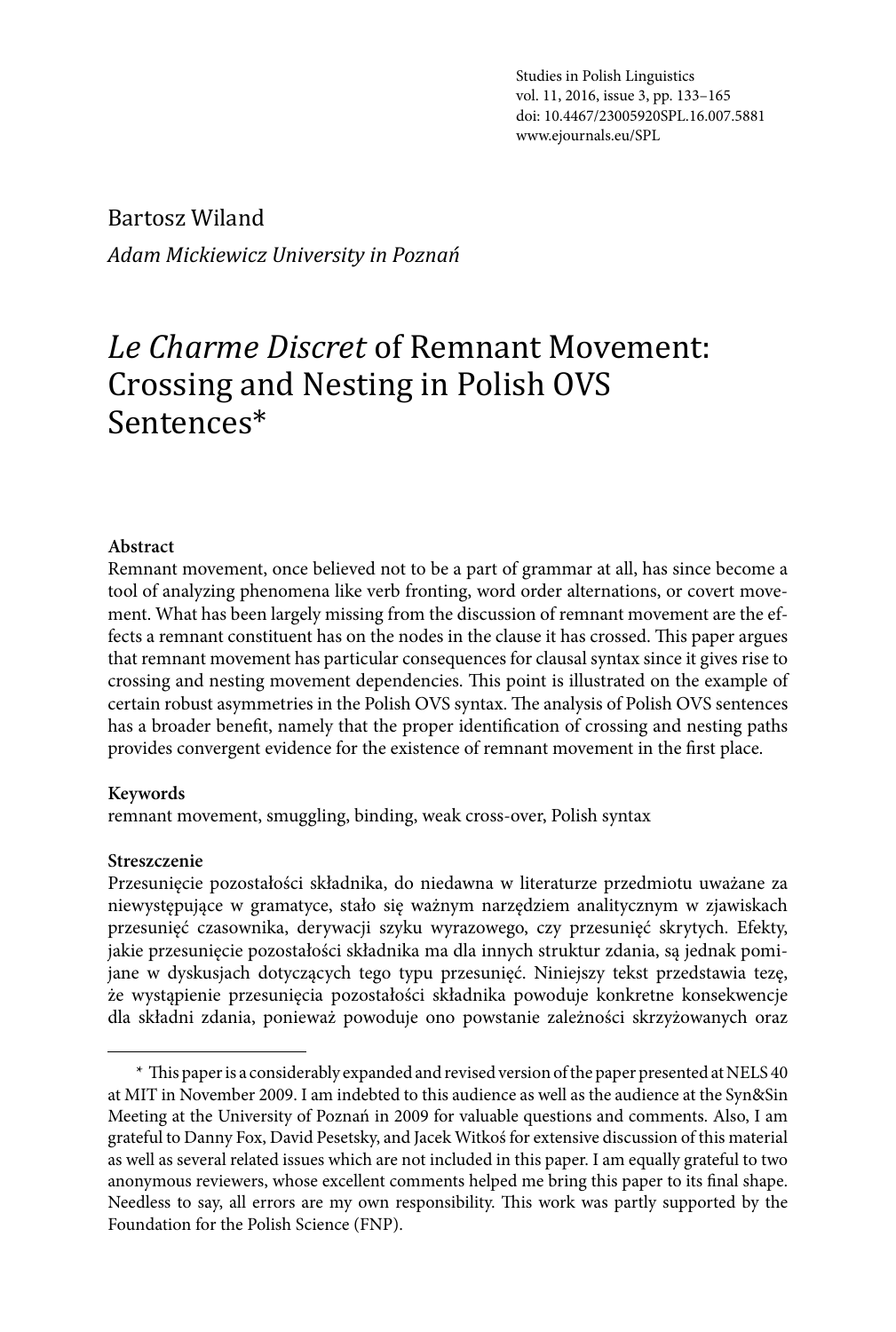zagnieżdżonych względem pozostałych składników konstrukcji. Zjawisko to jest zilustrowane na wybranych przykładach wyraźnych asymetrii obserwowanych w składni zdań o uszeregowaniu dopełnienie–czasownik–podmiot w języku polskim. Analiza tego typu konstrukcji wraz z wyjaśnieniem asymetrii obserwowanych pomiędzy nimi i konstrukcjami o szyku podstawowym (neutralnym) w zakresie tzw. efektu słabego przekroczenia oraz wiązań anaforycznych stanowi silny argument za występowaniem przesunięć pozostałości składnika w gramatyce języka naturalnego.

#### **Słowa kluczowe**

przesunięcie pozostałości, przemycanie, wiązania, efekt słabego skrzyżowania, składnia języka polskiego

## 1. Introduction

Since its appreciation in the late 90s, remnant movement has been implored to account for certain word order permutations (e.g. Kayne (1998)) and advanced as a replacement for head movement (e.g. Hinterhölzl (1999), among many others). Remnant movement, traditionally defined as a remerger of a constituent with an ungoverned trace, can in principle target constituents of different sizes, including constituents with only a single overt element (which is the case with reanalyses of head movement as remnant movement), but also constituents of a considerable size, only a single element of which is a trace and several other elements are overt.

This paper focuses on and makes a case for the existence of the latter scenario, in particular remnant movement of entire clausal subtrees in Polish. The analysis provides a uniform solution to three robust SVO–OVS asymmetries in weak cross-over and binding in a structural way.

## 2. Asymmetries in the Polish SVO/OVS syntax

#### 2.1. The canonical position of objects

Polish is a consistent head-initial SVO language, as in (1), which allows for non-canonical OVS word orders, as in  $(2)$ .<sup>1</sup>

<sup>&</sup>lt;sup>1</sup> The genitive case of the object in (1b) and (2b) is an instance of the Genitive-of-Negation, a phenomenon whereby a nominal object with a structural case in an affirmative clause surfaces with a genitive case in the scope of sentential negation. Gen-of-Neg will not be discussed in the remainder of the paper; (1b) and (2b) are provided in order to indicate the position of sentential negation in SVO sentences.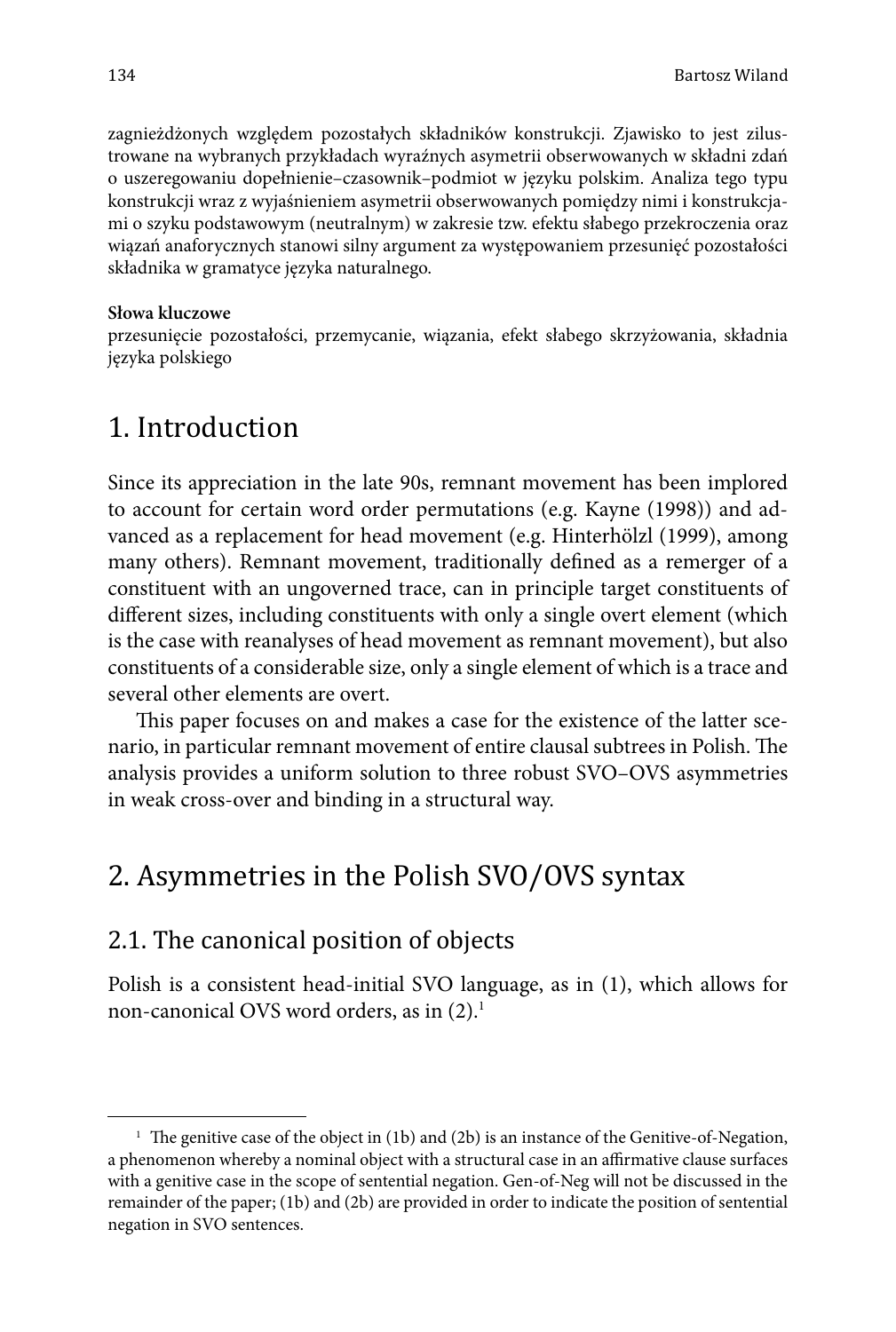| (1) Canonical SVO:                               |  |           |          |  |  |  |
|--------------------------------------------------|--|-----------|----------|--|--|--|
| a. Jan kocha                                     |  | Marie.    |          |  |  |  |
| Jan-NOM loves                                    |  | Mary-ACC  |          |  |  |  |
| 'Jan loves Mary.'                                |  |           |          |  |  |  |
| b. Jan<br>nie                                    |  | kocha     | Marii.   |  |  |  |
| Jan-NOM not                                      |  | loves     | Mary-GEN |  |  |  |
| 'Jan does not love Mary'.                        |  |           |          |  |  |  |
| (2) Non-canonical OVS:<br>a. Marie kocha<br>Jan. |  |           |          |  |  |  |
| Mary-ACC loves Jan-NOM                           |  |           |          |  |  |  |
| 'Jan loves Mary.'                                |  |           |          |  |  |  |
| b. Marii                                         |  | nie kocha | Jan.     |  |  |  |
| Mary-GEN not loves                               |  |           | Jan-NOM  |  |  |  |
| 'Jan does not love Mary.'                        |  |           |          |  |  |  |

Although the canonical SVO word order in Polish can be altered by object scrambling, there exists convincing evidence that the basic/unmarked order of an affirmative monotransitive sentence in Polish is indeed SVO and the basic/ unmarked word order of a double object construction is S-V-Indirect Object (IO)-Direct Object (DO). The relevant facts come from often discussed asymmetries in binding (see, a.o., Willim (1989) and Witkoś (2003), (2007)) and the syntax of idioms discussed in detail in Witkoś and Dziemianko (2006).

Further evidence for S-V-(IO)-DO as basic (as opposed to, e.g., S-V-DO-IO or S-DO-V-IO, which are derived by scrambling) comes from pragmatically unmarked answers and scope reconstruction facts.<sup>2</sup>

The basic word order of a double object construction in Polish is S-V-IO-DO. This is indicated by the fact that only this order, as for instance in  $(3)$  or  $(4)$ , can serve as a pragmatically unmarked answer to the question 'What happened?':

| $(3)$ Jan | dał Marii swoją najnowszą        |                                           | książke. | S-V-IO-DO   |
|-----------|----------------------------------|-------------------------------------------|----------|-------------|
|           | Jan-NOM gave Mary-DAT his        | newest                                    | book-ACC |             |
|           | 'Jan gave Mary his newest book.' |                                           |          |             |
| $(4)$ Jan | posłał Marii list                | miłosny.                                  |          | $S-V-IO-DO$ |
|           |                                  | Jan-NOM sent Mary-DAT letter-ACC love-ADJ |          |             |

<sup>&#</sup>x27;Jan sent Mary a love letter.'

 $2^2$  For the purposes of this paper, I only briefly report on an often made assumption that the S-V-IO-DO word order is basic in Polish and other word orders result from short or longdistance scrambling. For a more elaborate argumentation, see Witkoś (2003, 2007), Witkoś and Dziemianko (2006), and Wiland (2009), where it is argued that word orders other than S-V-IO-DO in Polish are all derived by discourse-sensitive movements.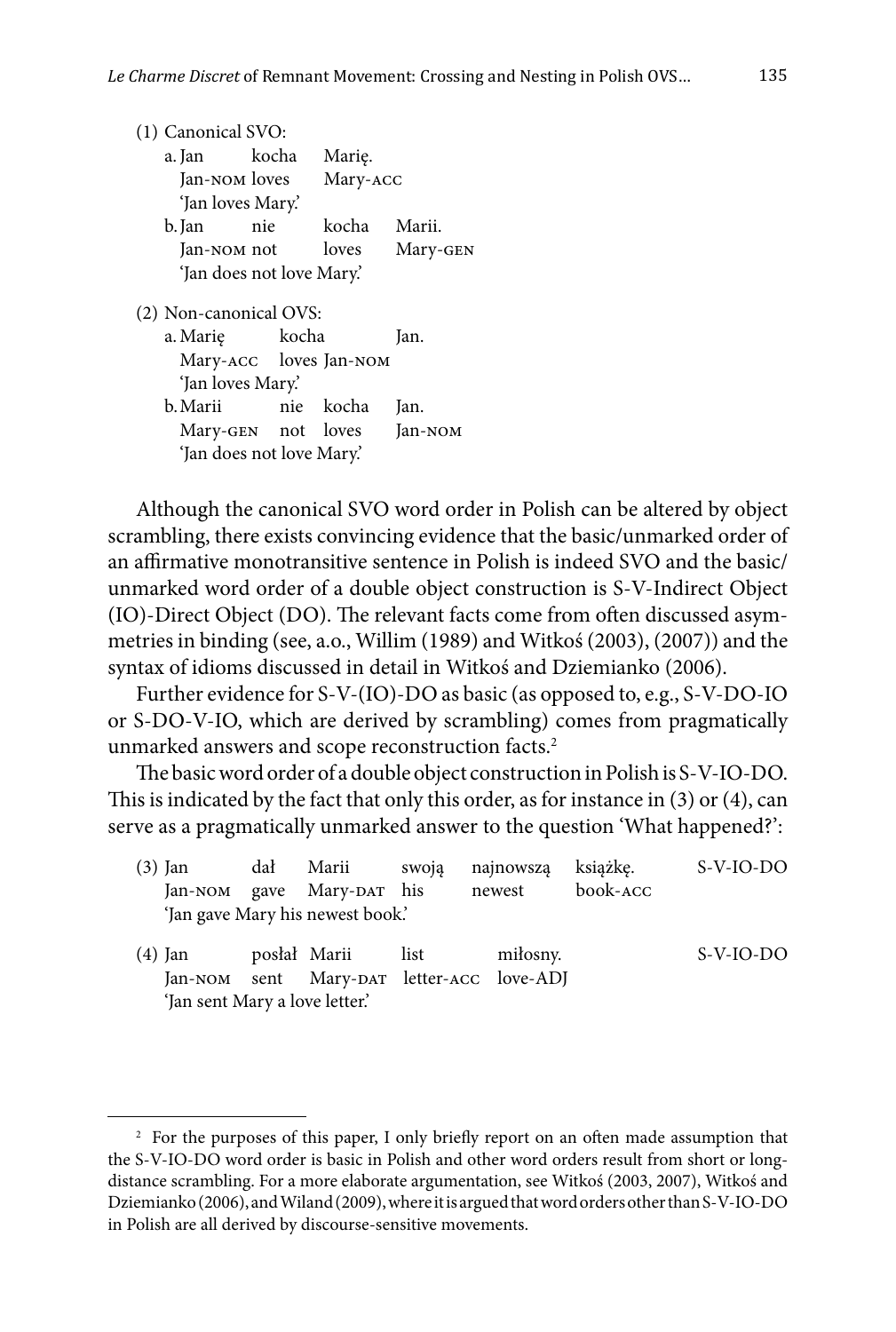In turn, the fact that the S-V-DO-IO word order is derived from the canonical S-V-IO-DO order by a local scrambling of the DO across the IO is indicated by scope reconstruction. Consider the sentences in (5). When both internal arguments are quantificational and the IO precedes the DO, only the surface scope reading is available, as in (5a). When the DO is placed in front of the IO as in (5b), both narrow and wide scope readings are available, which indicates that the IO c-commands the trace of the DO, given standard assumption about the c-command requirement on scope in syntax.

|  |                                          | (5) a. Piotr dał [jakiemuś chłopcu] [każdą naszą monetę] |                                                      | $\exists$ > $\forall$ |
|--|------------------------------------------|----------------------------------------------------------|------------------------------------------------------|-----------------------|
|  |                                          | Piotr gave some boy-DAT each our coin-ACC                |                                                      |                       |
|  |                                          |                                                          | b. Piotr dał [każdą naszą monetę] [jakiemuś chłopcu] | $A > 3'$ $3 > A$      |
|  |                                          | Piotr gave each our coin-ACC some boy-DAT                |                                                      |                       |
|  | 'Piotr gave some boy each coin of ours.' |                                                          |                                                      |                       |

In the remainder of the paper I will continue to assume that the SVO order is basic, the position now widely accepted in the literature on the Polish word order.

There are three robust asymmetries between canonical SVO and non-canonical OVS sentences in Polish: the sensitivity of wh-movement and objectfronting with respect to weak cross-over and binding contrasts with experiencer verbs.

#### 2.2. WCO asymmetry in wh-movement

Weak cross-over effects arise when a quantificational operator (WH, Focus, or a quantifier like *everyone*) c-commands a pronoun it binds, as in (6).

(6) \*Who*i* does [his*i* mother] like t*i* ?

In other words, the WCO effect configuration is as follows, where the pronoun*i* and the trace t*i* do not c-command each other:<sup>3</sup>

(7) \*Op*i* . . . pronoun*i* . . . t*i*

In contrast, as illustrated by a well-formed (8), in an environment such as  $(9)$ , where the trace of the quantifier is in an A-position, the WCO effect does not arise.

- (8) Who*i* t*i* loves [his*i* mother]?
- (9) Op*i* . . . t*i* . . . pronoun*i*

<sup>&</sup>lt;sup>3</sup> If the pronoun<sub>*i*</sub> and the trace t<sub>*i*</sub> c-command each other, the strong cross-over effect arises, as in the ill-formed (i):

<sup>(</sup>i) \*Who*i* did she*i* think [t*i* looked beautiful]?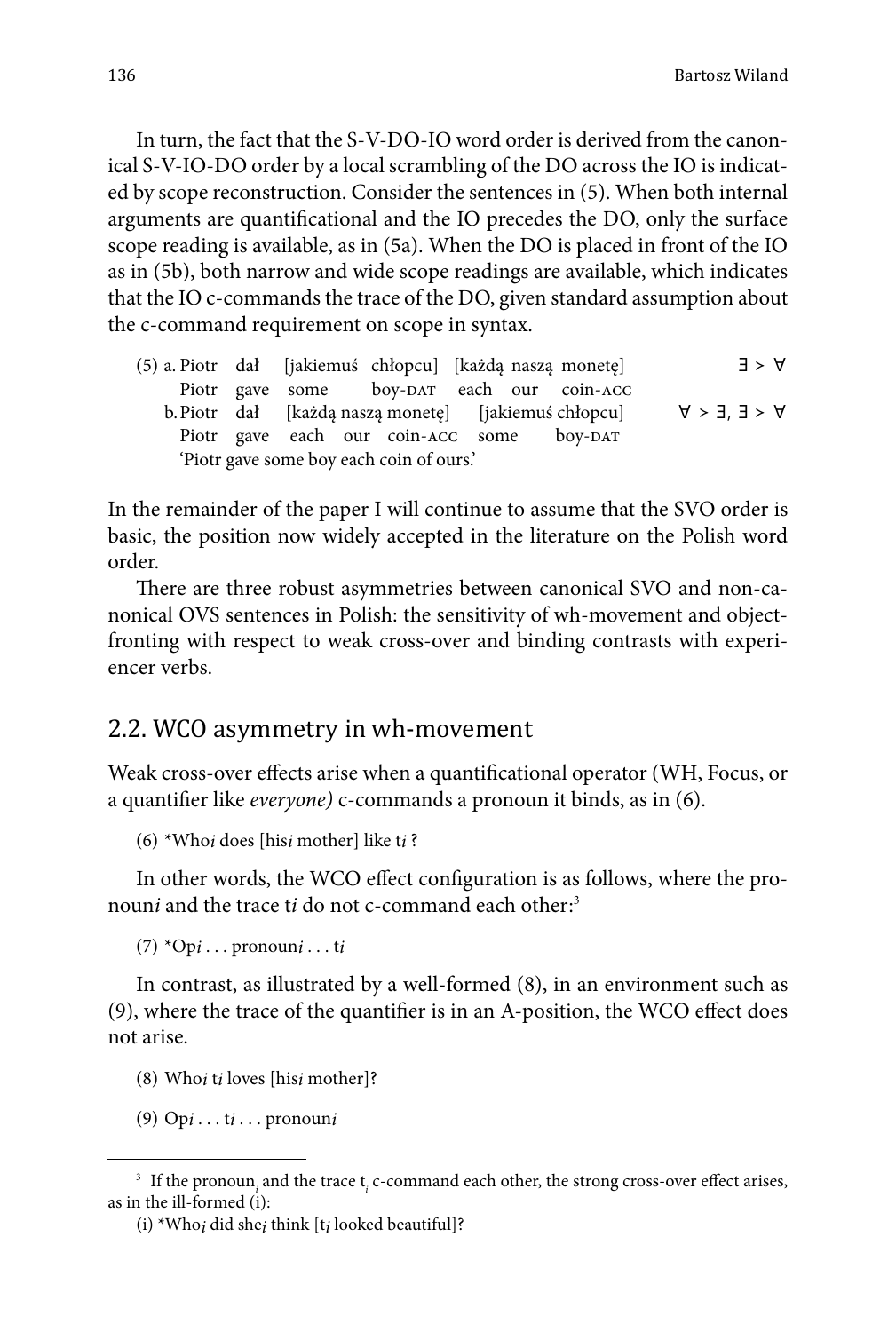But in OVS constructions, which on the surface may look like an instance of (7), the wh- movement of the object does not give rise to weak cross-over, as in the (a) examples below. In contrast, wh-movement is sensitive to WCO in OSV constructions, as in the (b) examples:

| $(10)a$ . [Którego sąsiada] <i>i</i> otruła                   | zona?<br>jego <sub>i</sub> |         | $O_{wh}VS$ |
|---------------------------------------------------------------|----------------------------|---------|------------|
| which neighbor-ACC poisoned his wife-NOM                      |                            |         |            |
| b. ?? [Którego sąsiada] $i$ jego $i$                          | żona                       | otruła? | $O_{wh}SV$ |
| which neighbor-ACC his wife-NOM poisoned                      |                            |         |            |
| 'Which neighbori did hisi wife poison?' (intended)            |                            |         |            |
| (11)a. [Którą dziewczynkę]i odebrała ze szkoły jeji matka?    |                            |         | $O_{wh}VS$ |
| which girl-ACC took from school her mother                    |                            |         |            |
| b. ??[Którą dziewczynkę]i jeji matka odebrała ze szkoły?      |                            |         | $O_{wh}SV$ |
| which girl-ACC her mother took from school                    |                            |         |            |
| 'Which girli did heri mother pick up from school?' (intended) |                            |         |            |

| $(12)$ a. Kogo $i$ uratował [jego $i$ ojciec]? |  | $O_{wh}VS$ |
|------------------------------------------------|--|------------|
| who-ACC rescued his father-NOM                 |  |            |
| b. Kogoi [jegoi ojciec] uratował?              |  | $O_{wh}SV$ |
| who-ACC his father-NOM rescued                 |  |            |
| 'Who did his father rescue?'                   |  |            |

The contrast is not limited to the fronting of accusative whPs, as dative indirect wh-objects produce a similar result:

| (13) a. Komui podarował [jegoi ojciec] zegarek? |                             |                                                             |           | IO <sub>wh</sub> VSDO |
|-------------------------------------------------|-----------------------------|-------------------------------------------------------------|-----------|-----------------------|
| who-DAT gave                                    |                             | his father-NOM watch-ACC                                    |           |                       |
|                                                 |                             | b. *Komu <i>i</i> [jego <i>i</i> ojciec] podarował zegarek? |           | IO <sub>wh</sub> SVDO |
|                                                 | who-DAT his father-NOM gave |                                                             | watch-ACC |                       |
| 'Who did his father give a watch to?'           |                             |                                                             |           |                       |

## 2.3. WCO asymmetry in object fronting

Just like wh-movement, Focus-fronting also gives rise to the WCO effect. This can be seen in an often discussed contrast between (non-quantificational) Topic-fronting in (14a) and (quantificational) Focus-fronting in (14b) in Italian given in Rizzi (1997):

(14) a. Gianni*i*, [sua*i* madre] lo*i* ha sempre apprezzato. Gianni his mother him has always appreciated b. ??GIANNI*i* [sua*i* madre] ha sempre apprezzato (non Piero). Gianni his mother has always appreciated (not Piero) 'Gianni, his mother always appreciated him.'

Similarly to wh-movement, object-fronting in OVS constructions does not produce the WCO effect either, as in (15a) or (16a). The canonical SVO orders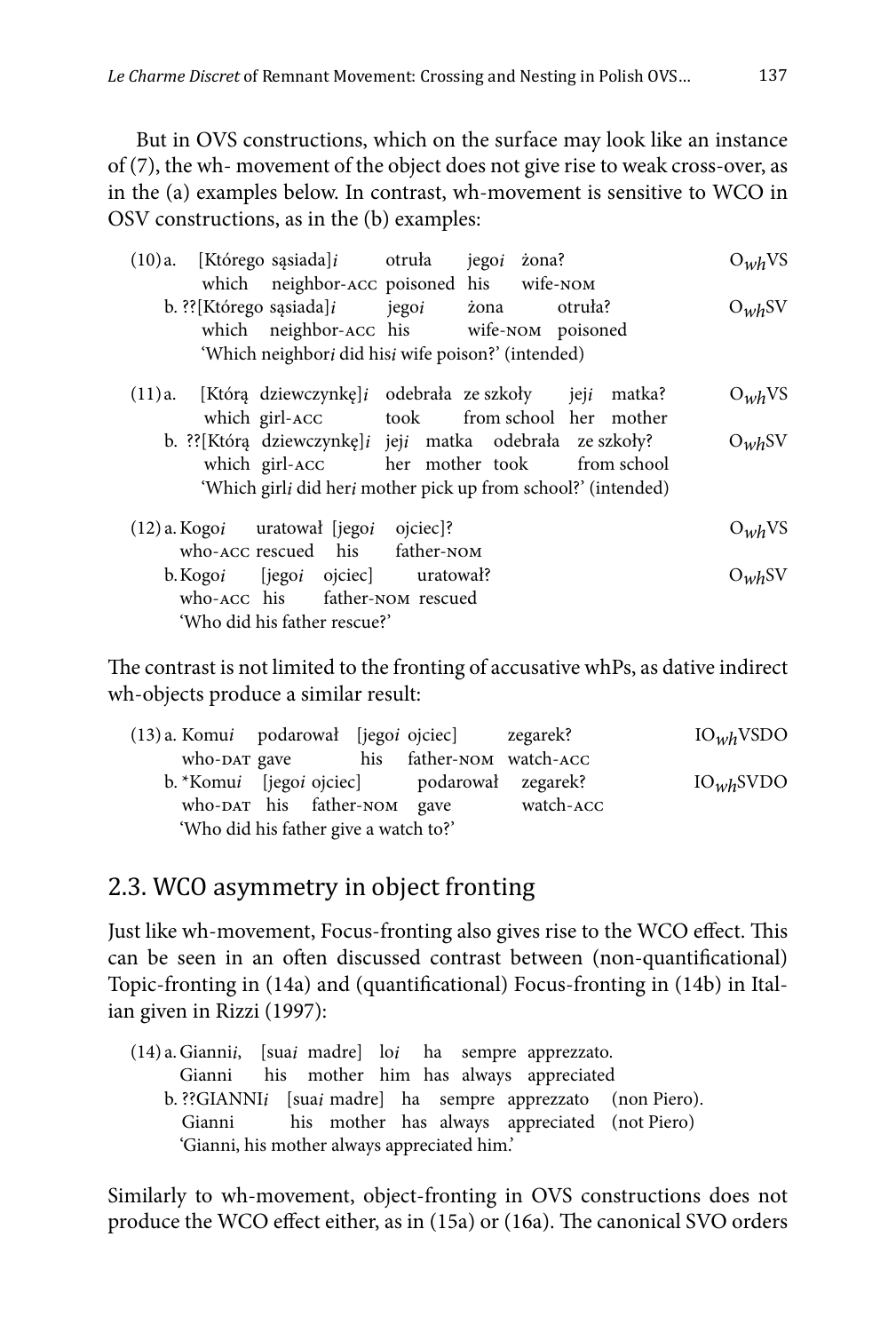like in (15b) or (16b) are ill-formed due to a general prohibition on backward pronominalization in Polish.4

| $(15)$ a. Piotra <sub>i</sub> kocha [jego <sub>i</sub> mama].         | <b>OVS</b>             |
|-----------------------------------------------------------------------|------------------------|
| Piotr-ACC loves his mom-NOM                                           |                        |
| b. * [Jego <sub>i</sub> mama] kocha Piotra <sub>i</sub> .             | <b>SVO</b>             |
| his mom-NOM loves Piotr-ACC                                           |                        |
| 'His mom loves Piotr' (example from Witkoś (2008: 317))               |                        |
| $(16)$ a. Mariii nie lubi [jeji/j                                     | <b>OVS</b><br>siostra. |
| Mary-DAT not likes her sister-NOM                                     |                        |
| siostra) nie lubi Marii <sub>i</sub> .<br>b. $\vert$ Iej <sub>i</sub> | <b>SVO</b>             |
| her sister-NOM not likes Mary-DAT                                     |                        |
| 'Her sister does not like Mary'.                                      |                        |

In contrast, object fronting to the left periphery of the clause is sensitive to WCO elsewhere, as for instance in (17) or (18), where the fronting of the direct object over the indirect object with a coindexed pronoun produces a certain degree of ill-formedness.

- (17) [Syna Kowalskich]*i* porywacz odesłał [jego*??i/j* mamie]. son-ACC Kowalski-GEN.PL kidnapper-NOM sent-back 'The Kowalski's son, the kidnapper sent back to his mom.'
- (18) Piotra*i*, wczoraj sekretarka przedstawiła [jego*??i/j* nowemu szefowi]. Piotr-ACC yesterday secretary-NOM introduced 'The secretary introduced Piotr to his new boss.'

It is important to note that only certain instances of object-fronting to the left periphery produce an observable yet rather moderate degree of the WCO effect. Sentences like in (17-18) contrast with sentences in which the fronted object is followed by a particle *to* 'it', which do not exhibit the WCO effect at all.

(19) [Syna Kowalskich]*i* **to** policja odesłała [jego*i/j* mamie]. it-prt police-nom sent-back his 'The son of the Kowalskis, the police sent back to his mom.'

- (i) Jan zwrócił [adwokatom żony<sub>*i*</sub>] [jej<sub>i/j</sub> pieniądze]<br>Jan-NOM returned attorneys wife-DAT her money-ACC ] [jej*i/j* pieniądze].
- Jan-NOM returned attorneys

(ii) Jan zwrócił [jej\**i/j* pieniądze] [adwokatom żony*i* ]. Jan-NOM returned her money-ACC attorneys wife-DAT

' Jan returned his wife's attorneys their money.' (examples from Wiland (2009: 12))

<sup>4</sup> In Polish, the dispreference toward cataphoric relations in A-contexts is robust and is not limited to subjects. We observe it also in clause internal scrambling where the accusative direct object is fronted to a position before the dative indirect object, like in (ii):

The ill-formedness of  $(15b-16b)$  might also be due to Condition C violation if the referential features of pronouns contained in an NP can percolate to the NP, as argued for in Despić (2013), or due to a combination of both constraints holding at the same time in such a configuration.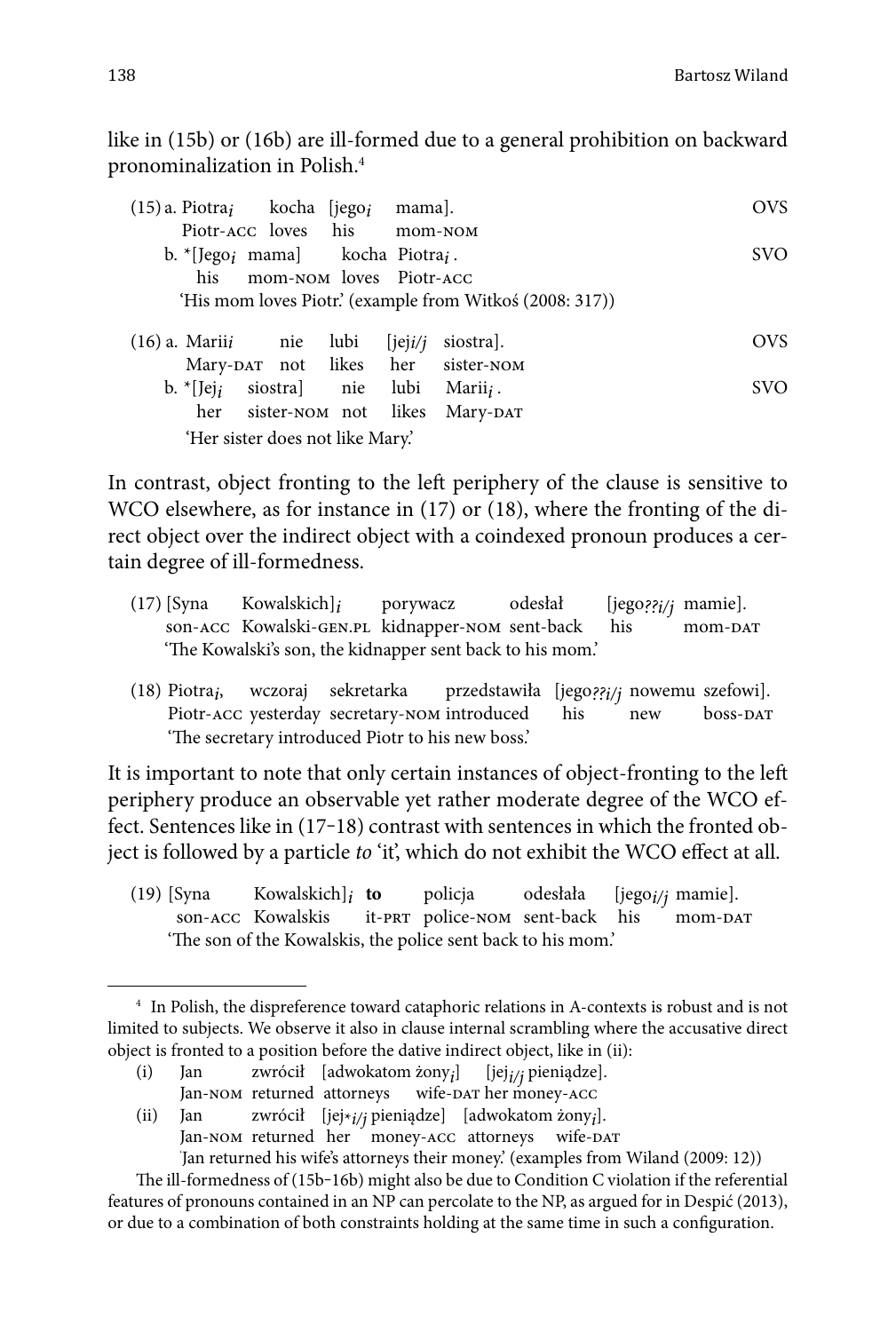(20) Piotra*i*, **to** wczoraj sekretarka przedstawiła [jego*i/j* nowemu szefowi]. Piotr-ACC it-PRT yesterday secretary-NOM introduced his new boss-DAT 'The secretary introduced Piotr to his new boss.'

This contrast follows from the fact that constituents placed in front of *to* are fronted Topics, which contrary to Focus-fronted constituents, do not give rise to WCO in a way similar to what we see in the Italian contrast in  $(14a-b)$ . We will resume this issue in section 4.

In summary, it turns out that while wh- and object-fronting in OSV orders give rise to the WCO effect in the relevant contexts, both wh- and object-fronting obviate the WCO effect in OVS orders.

## 2.4. Agent vs. theme binding asymmetry with experiencer verbs

As reported in Tajsner (2008: 349), in constructions with experiencer verbs (which include psych verbs like *irytować* 'irritate', *straszyć* 'frighten', *zasmucić* 'sadden', etc.), the experiencer object in OVS sentences fails to bind the anaphor inside the agent subject, while it properly binds the anaphor inside the theme subject, as in the (a) and (b) examples, respectively:

- (21) a. \*Marię*i* irytowali [sąsiedzi ze swojej*i* kamienicy]. Mary-EXP.ACC irritated neighbors-NOM from self house - AGENT 'Mary was irritated by her neighbors from her apartment-house.'
	- b. Marię*i* irytowały [historie ze swojego*i* dzieciństwa]. Mary-EXP.ACC irritated 'Mary was irritated by the stories from her childhood.'
- (22) a. \*Jana*i* przestraszyli [doradcy ze swojego*i* banku]. counsellors-nom from self 'Jan was frightened by financial counsellors from his bank.'
	- b. Jana*i* przestraszył [stan swojego*i* konta]. Jan-exp.acc frightened 'Jan was frightened by the balance of his bank account.'
- (23) a. \*Właściciela<sub>i</sub> zasmucił [księgowy swojej<sub>i</sub> firmy]<br>
owner-EXP.ACC saddened consultant-NOM self firm AGENT owner-EXP.ACC saddened 'The owner was saddened by the accountant of his company.'
	- b. Właściciela<sub>i</sub> zasmuciły [wyniki-sprzedaży swojej<sub>i</sub> firmy].<br>
	owner-EXP.ACC saddened sales revenue-NOM self firm-THEME sales revenue-nom self 'The owner was saddened by the sales revenue of his company.'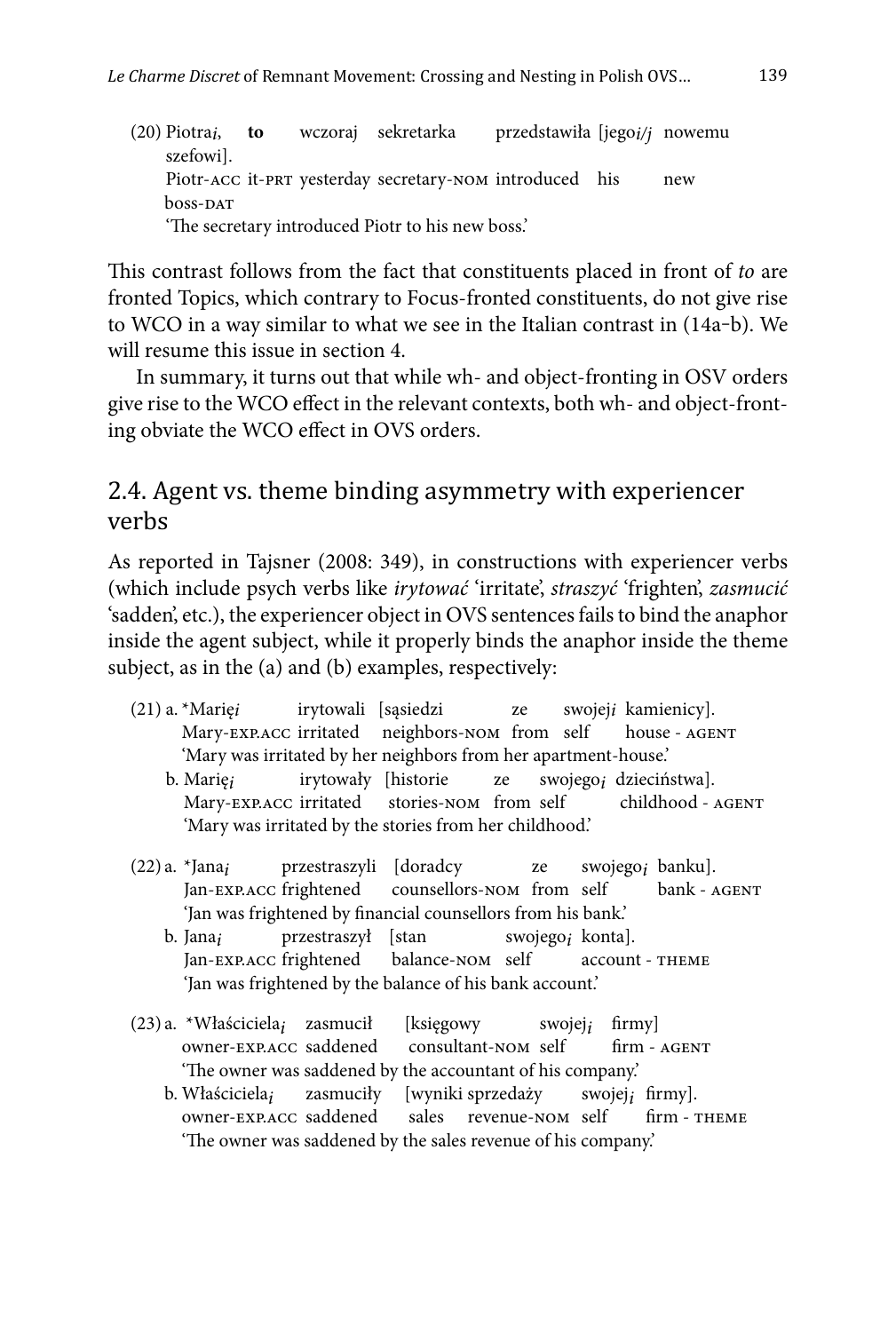As pointed out in Tajsner's work, the extension of the binding domain past the NP boundary is lost in the case of experiencer verbs if the NP includes a possessive lexical subject:

(24) Marię*i* irytowały [ich*j* historie o sobie*\*i/j*]. their stories-nom about self 'Mary was irritated by their stories about themselves.'

This holds true also of experiencer verbs which take dative subjects:

(25) a. Marii*i* spodobała się [ta historia o sobie*i*]. that history-nom about self 'Maria liked that history about herself.' b. Marii*i* spodobała się [ich*i* historia o sobie*\*i/j*]. Maria-DAT appealed.to CL their story-NOM about self 'Maria liked their story about themselves.'

Nevertheless, this contrast in binding from experiencer subjects into agents vs. themes illustrated in (21–23) is not reduced to a general prohibition against the extension of the binding domain since it does not hold in the case of binding from non-experiencers. This is illustrated in (26) where the binding from a sentential agent subject into the theme NP object which has a lexical possessive is licit.

(26) Maria*i* przeczytała [ich*j* historie o sobie*i/j*]. their stories-nom about self 'Mary read their stories about herself/themselves.'

## 3. The form of the solution

#### 3.1. Assumptions

In what follows, I advance a uniform account of the three asymmetries which rests on two basic assumptions, namely (i) the reduction of the *θ*-hierarchy to the hierarchy of syntactic positions and (ii) the role of c-command between the nodes.

The first assumption is in line with the well-established cartographic approach to syntactic representations, which advances the reduction of all sort of syntactic hierarchies to the one and only hierarchy of functional projections in syntax (cf. Cinque and Rizzi (2008: 50)).<sup>5</sup> Under this assumption, the

<sup>&</sup>lt;sup>5</sup> Examples of such analyses include the reduction of the Silverstein's Hierarchy to a sequence of nominal projections (Jabłońska (2008)), the reduction of the Blake's (1994) Case Hierarchy to the sequence of individual Case layers (Caha (2009)), the reduction of the hierarchy of directional expressions to the sequence of syntactically represented Locations and Paths (e.g. Pantcheva (2010) or Svenonius (2008), (2010)), or the association of prefix stacking patterns in Polish to the hierarchy of aspectual projections (Wiland (2012)), among others.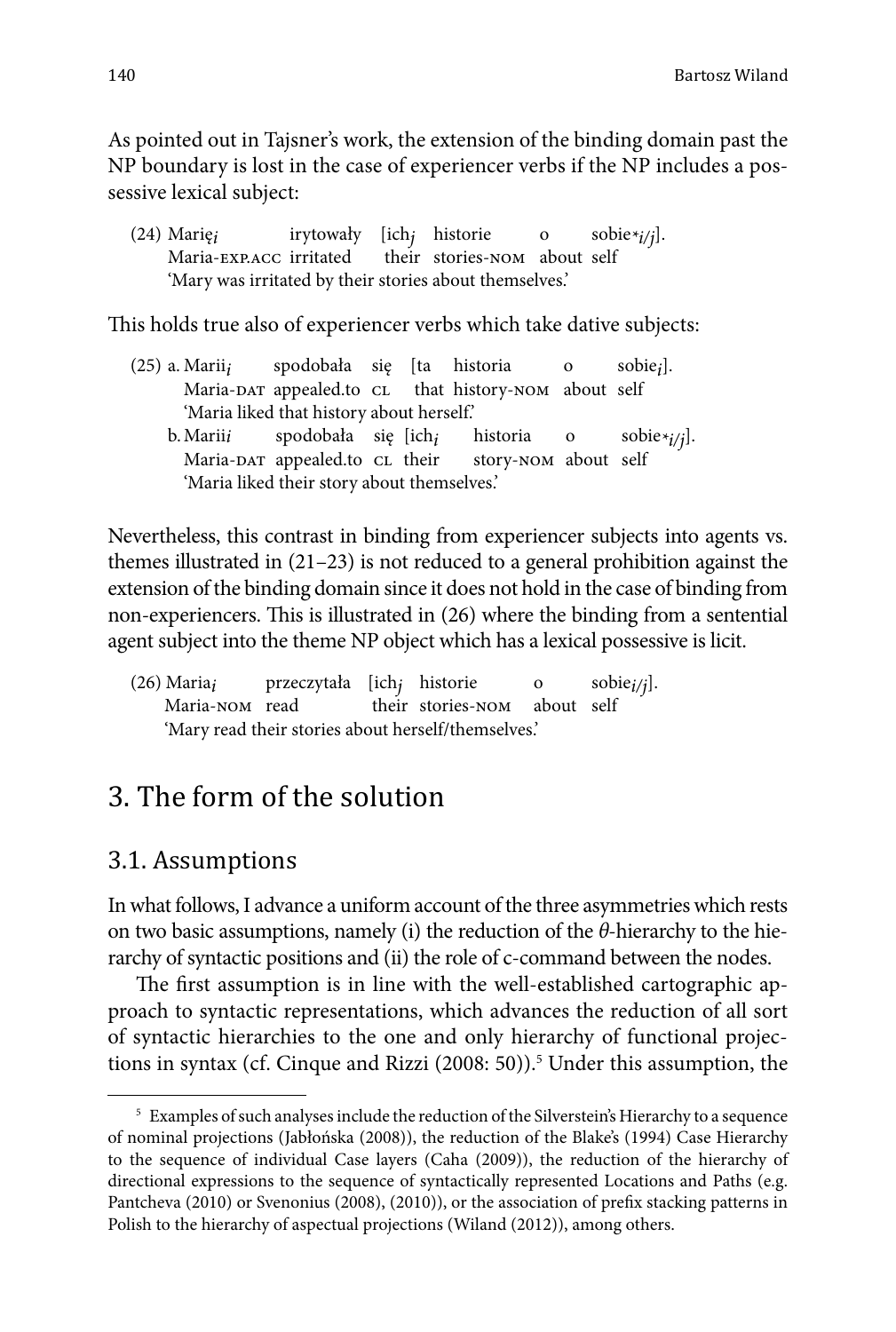*θ*-hierarchy of Agent > Experiencer > Goal > Theme (e.g. Belletti and Rizzi (1988); Jackendoff (1990); Van Valin (1990); Grimshaw (1990), among others) reflects the relative order in which arguments are merged in the articulate vP, as roughly represented in (27).



For present purposes, I will continue to refer to F*n*Ps inside the vP simply as placeholders indicating layers of embedding without making or adopting auxiliary claims about their feature content. Note that (27) is not merely a consequence of adopting a fine-grained approach to syntactic representations. Analyses couched within a different set of assumptions about the degree of decomposition of the vP have recognized independent reasons for adopting a hierarchically layered VP (e.g. 'VP shells' in Larson (2014) or serial verb structure in Aboh (2009)). In order to observe that asymmetries in WCO and binding like in (10-23) teach us that remnant movement creates nesting and crossing dependencies at a clause level, all we need to assume is any version of the vP that links the *θ*-hierarchy to syntactic positions.

Under the second assumption, c-command – but not a linear order – is necessary for establishing a dependency relation between constituents in syntax.

#### 3.2. Analysis

In what follows, I argue that the non-canonical OVS word order does not involve independent movements of the object and the verb across the subject but instead it involves the remnant movement of the entire TP above the surface position of the subject merged in a higher Spec- $\phi$ P.<sup>6</sup> This remnant TP fronting,

 $6$  This contrasts with accounts of OVS in Polish in Witkoś (2008) and Tajsner (2008), which are to a certain approximation based on the analysis of a similar OVS in Russian in Bailyn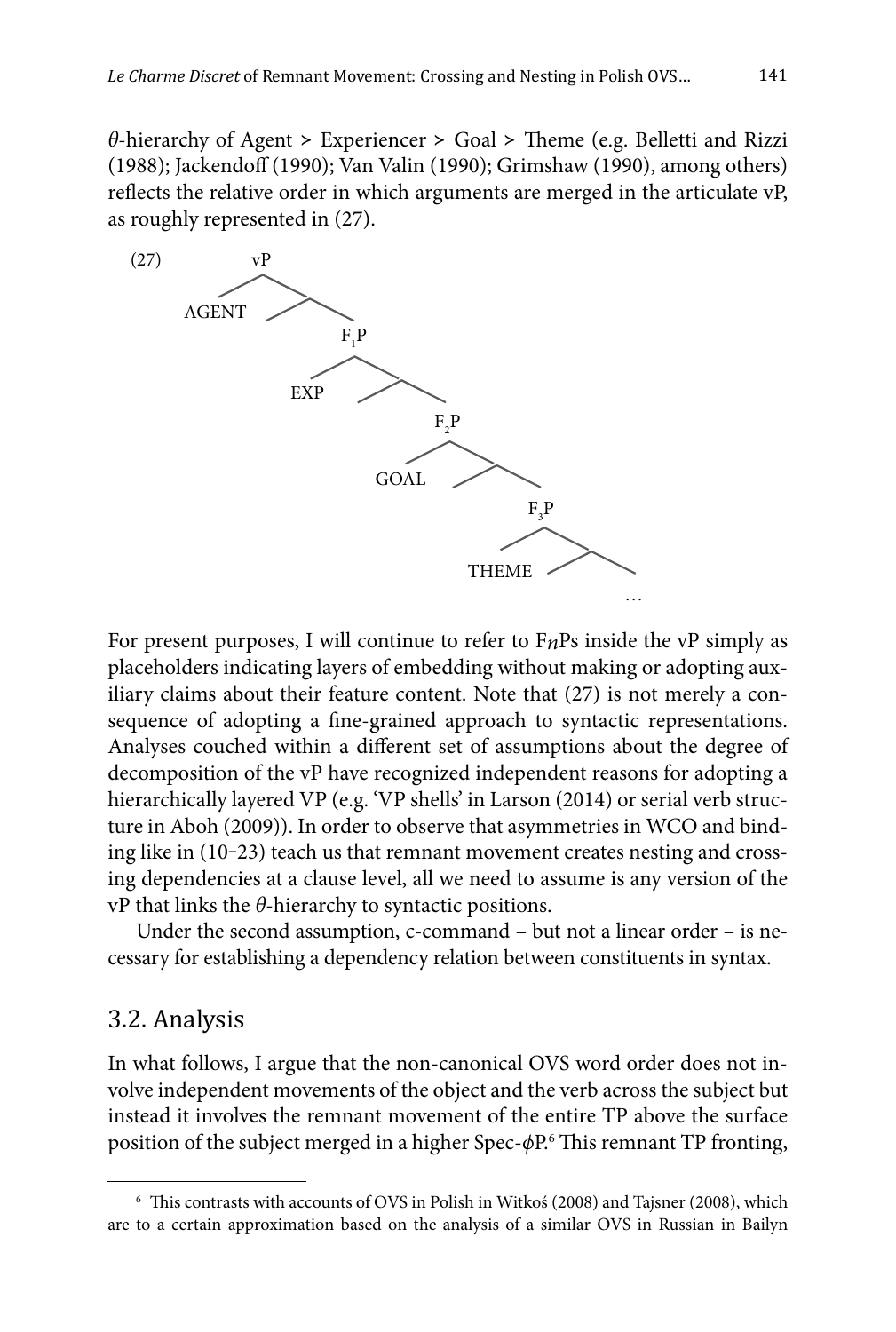which includes the silent copy of the subject, feeds object-fronting to the left periphery of the clause, in particular to the specifier of  $Q$ (estion) $P$  (in the case of wh-movement as in (10) or (11)) and FocP or TopP (in the case of objectfronting as in  $(17)$ ).<sup>7</sup>

The three relevant steps of the derivation of OVS are as outlined in  $(28-30)$ .

(28) Step 1: subject raising to Spec-ϕP



<sup>(2004).</sup> All these analyses propose that the non-canonical OVS in Polish and Russian is derived by individual movements of the object and the verb to the TP area of the clause. While these proposals differ from one another with respect to the nature of the object movement and its exact landing site in the TP area, what is argued for in the present work is a wholesale different analysis.

 $7$  The argumentation is not going to rely on the articulate map of the left periphery and its labels. I have adopted the labels 'QP', 'FocP', and 'TopP' in line with the rich cartographic work on the left periphery and the assumption made earlier about the strict hierarchical structure of the vP, but it is sufficient to acknowledge the fact that both wh- or discourse-related fronting moves the object to some functional specifier in the left periphery of the clause. In fact, the argumentation throughout the whole paper does not rely on any particular labels of projections but simply on constituent structure and levels of embedding.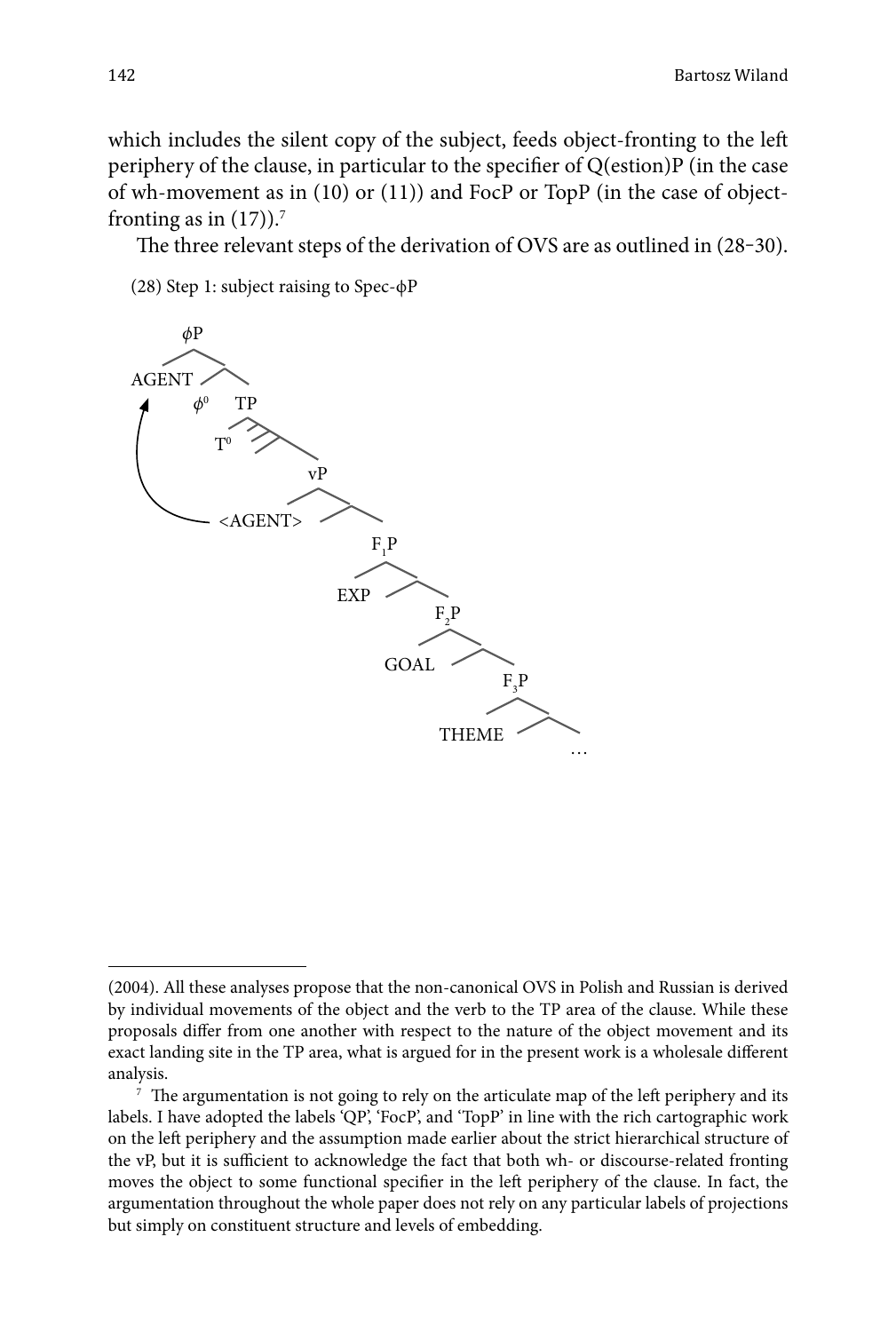

(29) Step 2: remnant TP fronting to a position above the subject (Spec-ΣP)

(30) Step 3: wh-movement or discourse-related movement of the object (experiencer, goal, or theme) to a projection in the left periphery of the clause (QP, FocP, or TopP)

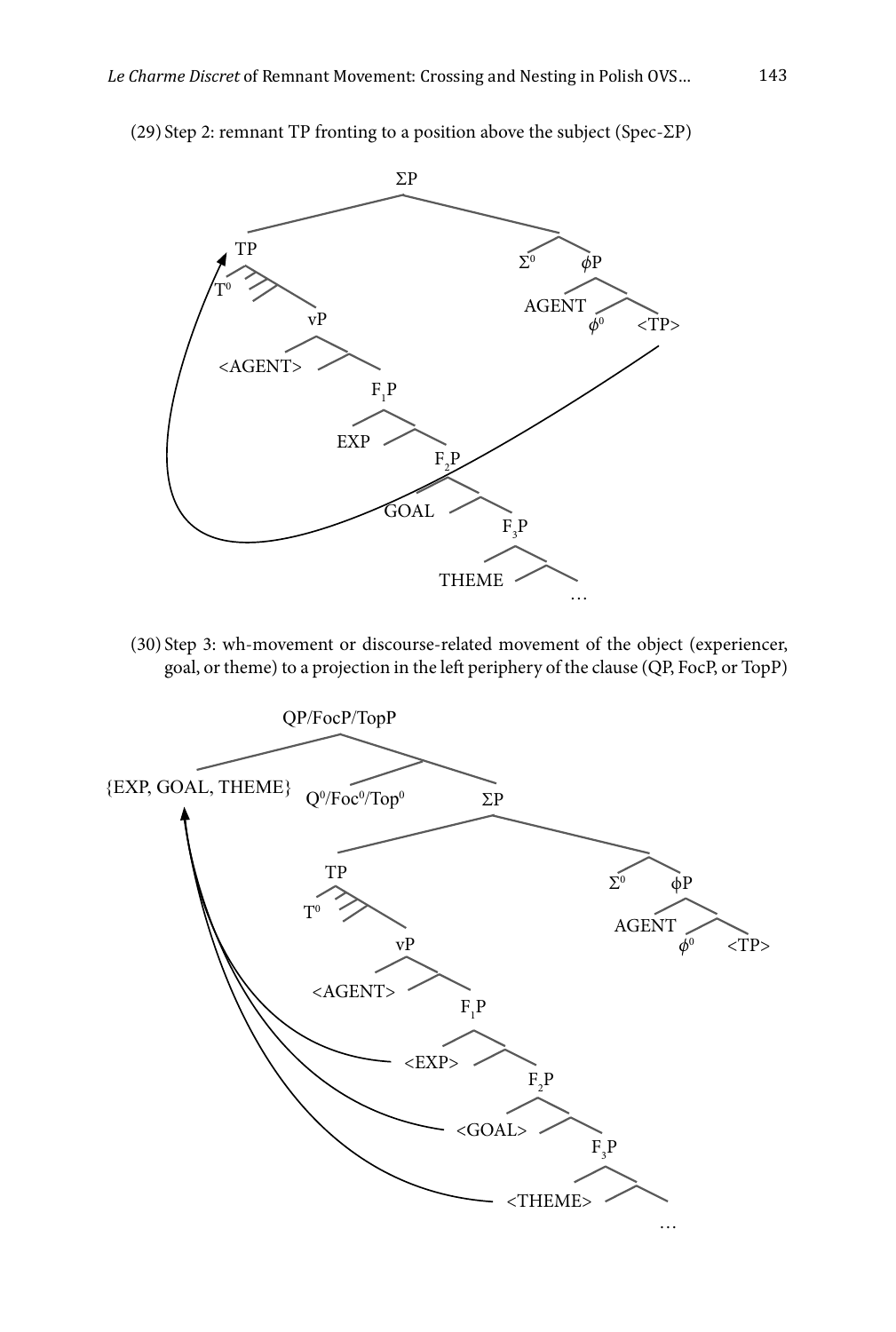In Step 1, the closest NP overtly raises from its *θ-*position in the vP to its surface position (in Spec-*ϕ*P) to satisfy the classic EPP requirement on subjects. This is the position where nominative case is licensed.

It is quite clear that subjects in Polish raise higher than TP, given the fact that they precede higher modal particles and other material of the articulate functional area above the vP (see Migdalski (2006) for an extensive discussion). One of the indicators of a high position of subjects is their placement above temporal adverbs like *dzisiaj* 'today' or *wczoraj* 'yesterday', which are often taken to modify the TP:8

(31) Maria {dzisiaj, wczoraj} zrobiła zakupy. Maria-nom today yesterday made shopping-acc 'Yesterday/today Maria did the shopping.'

Moreover, Polish verbs agree with subjects in person, number and gender, which are lexicalized as a fusional agreement morpheme on the verb or auxiliaries, as in the following format of the Polish verb (cf. Zagórska-Brooks (1975); Gussmann (1980); Czaykowska-Higgins (1988), a.o.):

```
(32) Morphological structure of the Polish verb
   (prefix) - root - theme - participle - ϕ-agr
   a. z - rob - i - L - a (active non-present: L-participle)
       pref - do - I - L - fem.3sg
       '(she has) done (it)'
   b. z - rob - i - (o)n - a (passive: N/T-participle)
       pref - do - I - N - fem.3sg
       '(she has been) done'
```
The structure of the Polish verb comprises the root, which can be optionally preceded by a prefix, a thematic morpheme (the so-called theme vowel), the participle morpheme (L for active nonpresent tense, and N/T for passive), and the subject agreement suffix. Given the mirror principle, the projection of *ϕ* agreement features must be merged above the tense (or passive) participle projection in syntax. For this reason, it has been often accepted that the subjects in Polish, as well as several other Slavic languages which exhibit similar properties, raise to Spec-*ϕ*P above TP (e.g. Veselovská (1995) for Czech; Bailyn (2004) for Russian; and Witkoś (2008) for Polish), assuming for the ease of

<sup>8</sup> Stjepanović (2003) uses exactly the same argument of *today*-placement to indicate that subjects raise higher than TP in Serbo-Croatian. However, just like Bailyn's (2004) analysis of the OVS in Russian, Stjepanović's (2003) analysis of OVS in Serbo-Croatian is not based on remnant movement but on the mechanism of pronunciation of lower copies motivated by PF reasons. It is beyond the scope of this paper to review this approach in detail.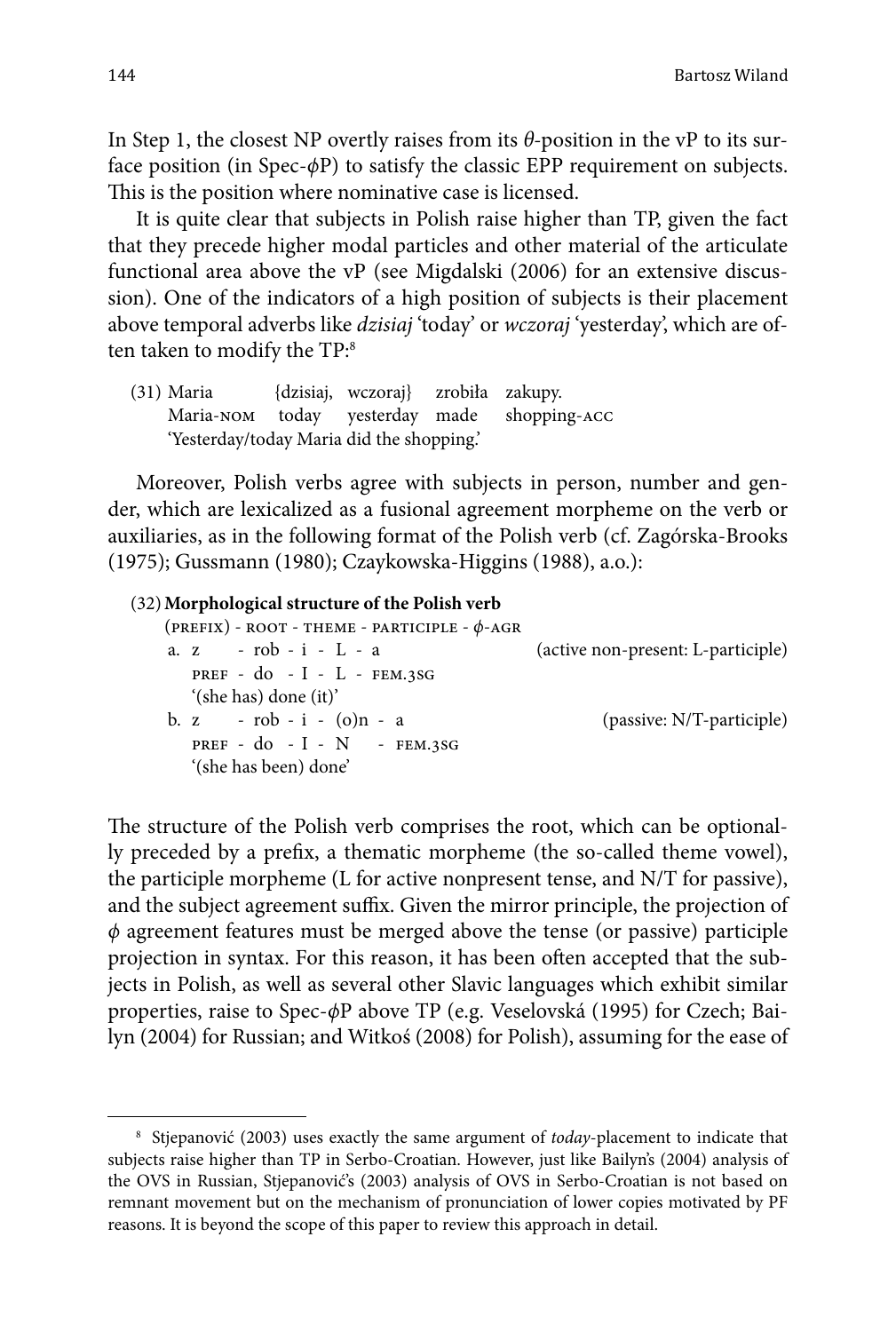exposition that at least non-present tense L-participle roughly corresponds to the TP projection in syntax.<sup>9</sup>

In Step 2, the entire TP constituent, which includes the trace of the raised agent argument, undergoes remnant movement to a projection above the surface position of the subject. I will continue to label this projection as  $\Sigma P^{10}$ 

Finally, in Step 3, any given internal argument of the vP, be it experiencer, goal, or theme, can become subsequently wh-fronted or Focus-fronted to the functional specifier in the left periphery of the clause to give the surface OVS word order. Since the accusative case is licensed vP-internally (or simply put, in a lower A-position than nominative), we correctly expect accusative objects to appear above nominative subjects as a result of A'-fronting to the left periphery of the clause, without any auxiliary assumptions about the hierarchy of case positions other than structural nominative  $>$  accusative.<sup>11</sup>

In what follows, I will first make a case for Steps 1 and 2. Next, it will be demonstrated that the asymmetries in the sensitivity to WCO and binding reflect the dependency relation created as a result of Step 3 in (30).

## 4. The position of the object and the verb in OVS sentences

#### 4.1. The position of the object

What is essential in the investigation of the nature of the derivation resulting in the surface OVS word order is the observation that its intermediate step in (29) is independently attested. Namely, Step 2 predicts that VOS is wellformed in Polish. As demonstrated in the (b) examples below, this prediction is borne out.

<sup>9</sup> However, for a detailed syntactic structure of Polish and Czech L- and N/T-participles see Taraldsen Medová and Wiland (in press), where it is argued that different types of participles correspond to different kinds and amounts of projections that make up the participle zone of the clause.

<sup>&</sup>lt;sup>10</sup> It (i.e. ΣP) is in fact orthogonal to the analysis (though, 'ΣP' is reminiscent of a projection put forward in Nilsen (2003), which in Wiklund et al. (2007) is taken to attract Topicalized nonsubjects). What is important is that the entire remnant TP constituent becomes fronted to s*ome higher position* above the surface position of the subject. Section 4.2 presents positional evidence that this movement indeed takes place.

 $11$  In fact, given the recent work on case in Caha (2009) et seq., there is no cross-linguistic variation with respect to the height of positions in which cases are licensed. According to Caha's work, heads that select for (or 'check') nominative case (above the TP in Caha (2009) and in this work) are always higher than accusative selectors, which are in turn higher than genitive selectors, dative selectors, and other cases, if present in a given language, as in the hierarchy:

<sup>(</sup>i) NOM > ACC > GEN > DAT > prepositional cases > INST > COMITATIVE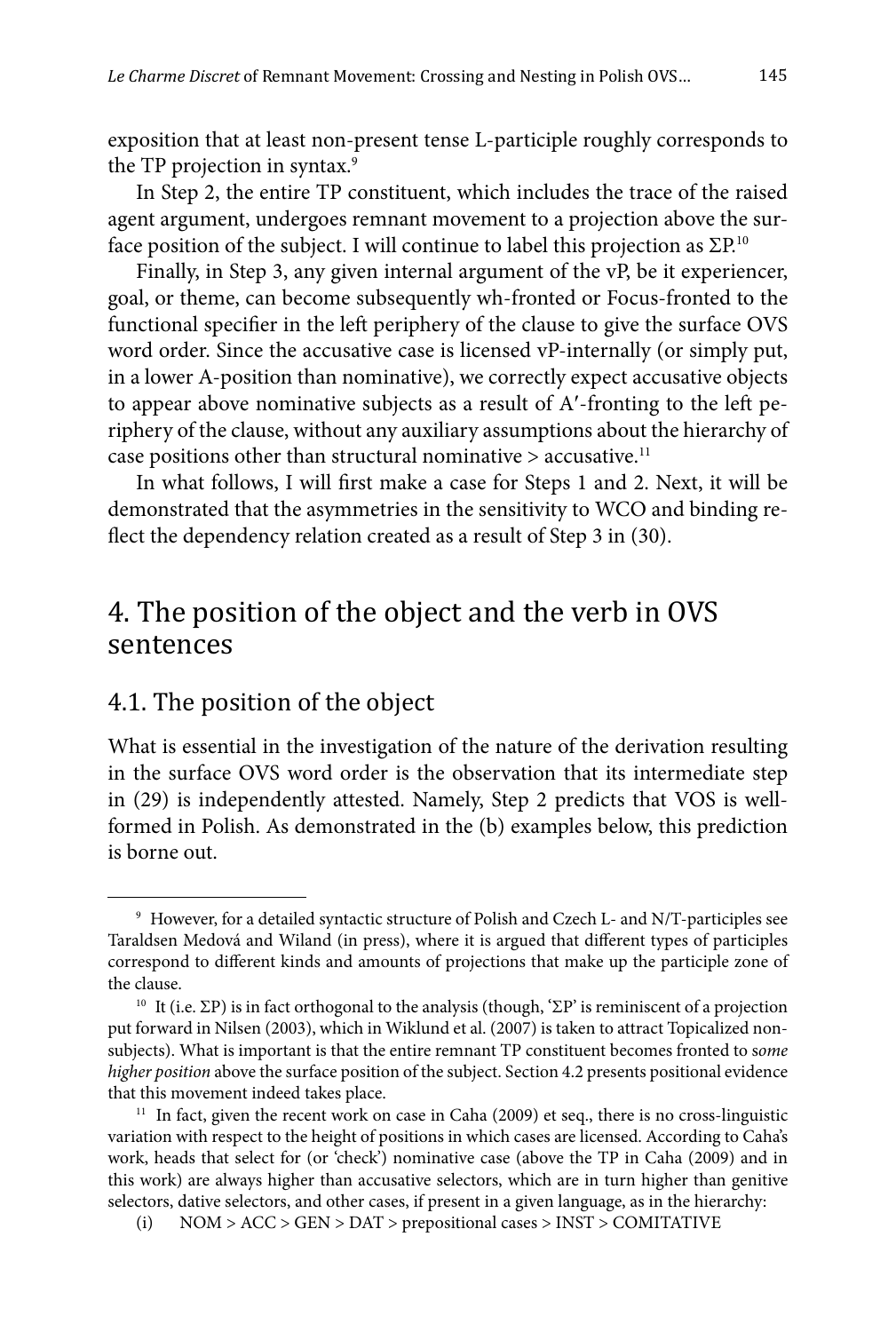|                                                     | (33) a. Dzisiaj nasza babcia zrobiła zakupy. |                                        | <b>SVO</b> |
|-----------------------------------------------------|----------------------------------------------|----------------------------------------|------------|
|                                                     |                                              | today our grandma-NOM did shopping-ACC |            |
|                                                     | b. Dzisiaj zrobiła zakupy nasza babcia.      |                                        | <b>VOS</b> |
| today                                               |                                              | did shopping-ACC our grandma-NOM       |            |
|                                                     | c. Dzisiaj zakupy zrobiła nasza babcia.      |                                        | <b>OVS</b> |
|                                                     |                                              | today shopping-ACC did our grandma-ACC |            |
|                                                     | 'Today, our grandma did the shopping.'       |                                        |            |
|                                                     |                                              |                                        |            |
| (34) a. Sąsiedzi bedarach zasiedzi z okradli Marię. |                                              |                                        | <b>SVO</b> |
|                                                     | neighbors-NOM robbed Mary-ACC                |                                        |            |
|                                                     | b. Okradli Marięi pieji własni               | sasiedzi.                              | <b>VOS</b> |
|                                                     | robbed Mary-ACC her own                      | neighbors-NOM                          |            |
|                                                     | c. Mariei okradli jeji własni                | sasiedzi.                              | <b>OVS</b> |
|                                                     | Mary-ACC robbed her own                      | neighbors-NOM                          |            |

Likewise, the VOS/OVS pattern equally holds with PP objects, as shown below.

| (35) a. Dzisiaj nasza babcia |                                           |  | poszła na zakupy.                          | <b>SVO</b> |
|------------------------------|-------------------------------------------|--|--------------------------------------------|------------|
|                              |                                           |  | today our grandma-NOM went on shopping-ACC |            |
|                              | b. Dzisiaj poszła na zakupy nasza babcia. |  |                                            | <b>VOS</b> |
|                              |                                           |  | today went on shopping-ACC our grandma-NOM |            |
|                              | c. Dzisiaj na zakupy boszła nasza babcia. |  |                                            | <b>OVS</b> |
|                              |                                           |  | today on shopping-ACC went our grandma-ACC |            |
|                              | 'Today, our grandma did the shopping.'    |  |                                            |            |

With respect to the fronted position of the object, there exists positional evidence for its placement in the functional specifier<sup>12</sup> in the left periphery of the clause, which comes from Tajsner's (2008) work on the position of contrastive Topics and Foci in Polish.

Tajsner advances that the left -peripheral FocP is projected below TopP in Polish and argues that the Topic particle *to* 'it' optionally lexicalizes Top<sup>0</sup>, to the effect that fronted contrastive Foci can be optionally preceded by *to*, whereas fronted Topics can be optionally followed by *to*, according to the representation in (36).

(36) **Topic** ≻ *to* ≻ **Focus** ≻ **...**



 $12$  The 'functional specifier' is used here in the same sense as in Rizzi (1997), et seq.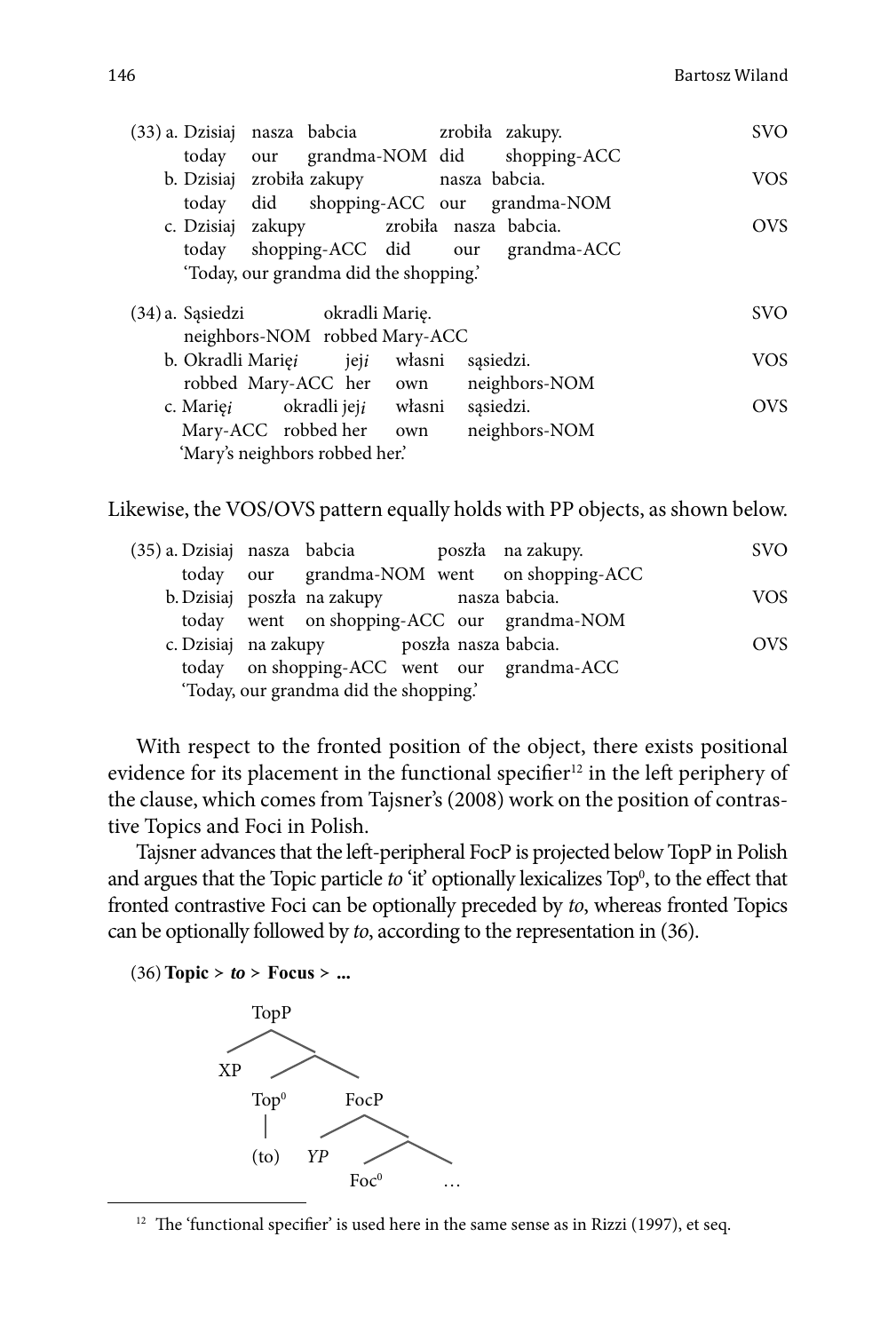The fronted object can indeed either follow or precede the particle *to* in OVS sentences, as shown in (37a), but not in VOS sentences, as shown in (37b):

(37) a. (To) Marię*i* (to) okradli jej*i* sąsiedzi. OVS (it) Mary-acc (it) robbed her neighbors-nom b. (\*To) Okradli (?\*to) Marię*i* jej*i* sąsiedzi. VOS (\*it) robbed (?\*to) Mary-acc her neighbors-nom 'Mary's neighbors robbed her.'

This positional evidence for Topicalized or Focalized status of the fronted object is corroborated by the question–answer tests. It has been often observed (e.g. Büring (1999)) that contrastive Topics are used in constructions which move the conversation away from a presupposition given in the previous discourse. Consider (38).

(38) A: Czy wiesz, kto wczoraj okradł Jana?

'Do you know who robbed Jan yesterday?'

 B: Wiem tylko, że Marię (to) okradli jej własni sąsiedzi. know-1SG only that Mary-ACC (it) robbed her own neighbors-NOM 'I only know that it was Maria's own neighbors who robbed her.'

Speaker B's statement is not an answer to speaker A's question as it does not accommodate the presupposition that it was *Jan* who was robbed. Instead, speaker B provides a contrastively conveyed proposition. The constituent that is substituted, *Maria*, the object of robbery, is a contrastive Topic. As predicted by Tajsner's representation in (36), *Maria* can be optionally followed by the Topic particle *to*.

Another typical use of contrastive Topics are answers to pair-list questions like in (39) (e.g. Büring (2003); van Hoof (2003); Stoyanova (2008: 52)).

- (39) A: Kogo okradli jacy złodzieje? whom robbed which thieves 'Who was robbed by which thieves?' B: Marię okradli jej sąsiedzi, Jana okradli
	- Mary-ACC robbed her neighbors-NOM, Jan-ACC robbed nieznani sprawcy… unknown perpetrators-NOM 'Maria was robbed by her own neighbors, Jan was robbed by unknown perpetrators…'

In speaker B's answer, the objects that belong to the asserted set are contrasted with each other.

In turn, the fronted object in OVS sentences can also serve as a left peripheral Focus. Consider (40), where speaker B's answer to speaker A's question includes a correction by a contrastive Focus, which is further manifested by the addition of a negative tag (e.g. Kiss (1998); Vallduví and Vilkuna (1998); Drubig (2003)).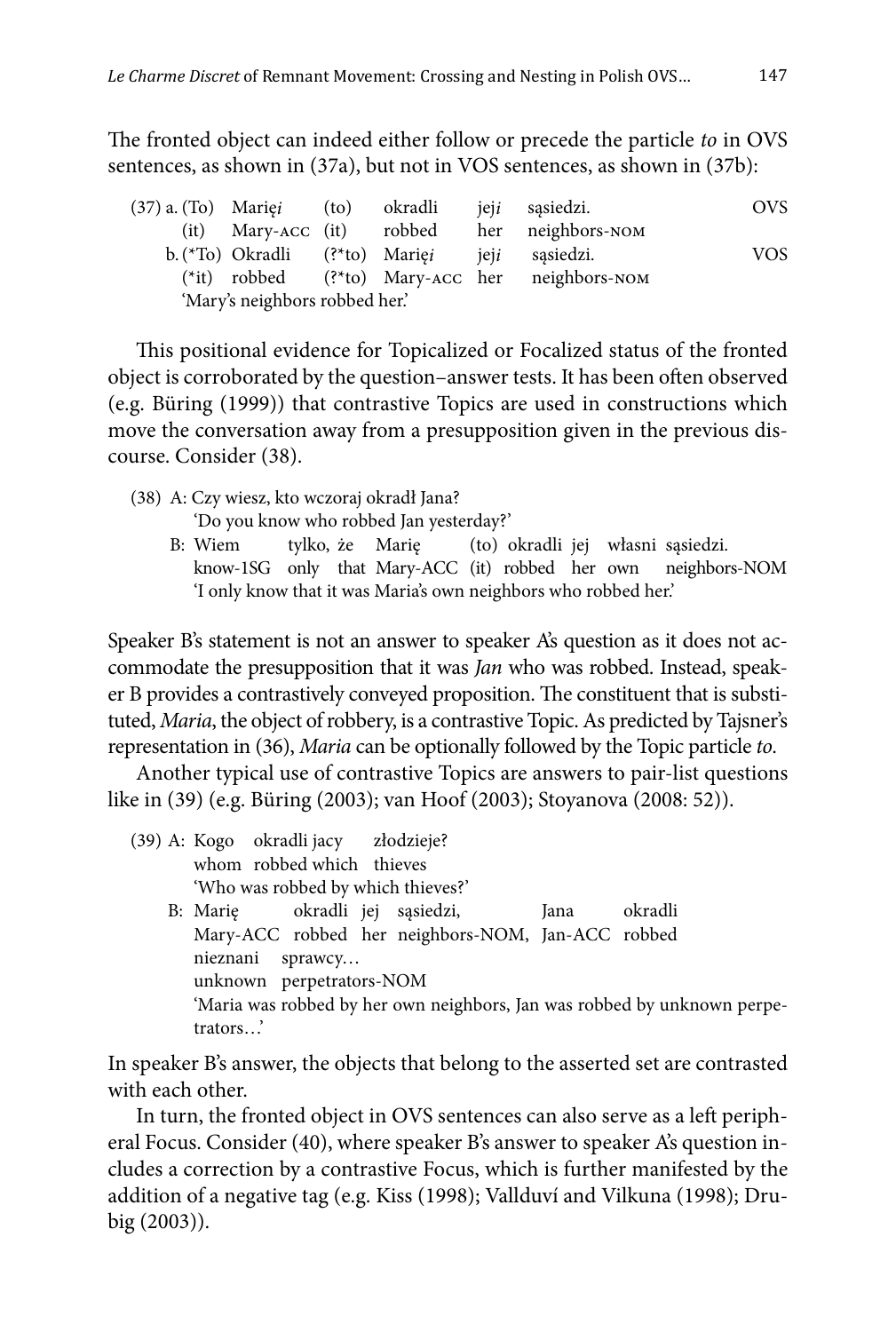- (40) A: Powiedziano mi, że sąsiedzi okradli Jana. Wiesz coś o tym? 'I was told that the neighbors robbed Jan. Do you know anything about it?'
	- B: (To) Marie okradli sąsiedzi, (nie Jana).
		- (it) Mary-acc robbed neighbors-nom (not Jan-acc) 'It was Mary who was robbed by the neighbors, not Jan.'

As predicted by the representation in (36), in such a case, the fronted object in an OVS sentence can be preceded by *to*.

All in all, both positional and interpretive facts indicate that the object in OVS sentences creates a position in the left periphery of the clause.

### 4.2. Remnant TP fronting

There are four pieces of evidence that OVS in Polish is not about simple verb movement but instead it involves movement of the entire TP, which includes the trace of the subject. The subject stays in its subject- $\phi$  position above TP after it raises from its vP-internal  $\theta$ -position, as outlined in Step 2 in (29). Note that neither the central claim of this paper – that is that remnant movement targets entire subclauses, which in turn gives rise to crossing and nesting movement dependencies and their consequences at the sentence level – nor any piece of the argumentation in the remainder of this paper relies on the supposition that it is precisely the Tense projection that undergoes remnant movement. What is essential, instead, is that there exists a constituent of a considerable size that undergoes remnant movement, rather than an identification of its precise label. In what follows, it will be demonstrated that the constituent with a trace of a vP-internal subject that undergoes fronting is definitely larger than the vP but minimally smaller than the projection which the subject overtly moves to, i.e. *ϕ*P. For this reason, I have labelled this projection as TP, but it might well become evident upon a detailed investigation that it is in fact an AspP or some other projection in the articulate IP-area in Polish that undergoes this fronting.

The evidence in favor of the remnant fronting a tree of a considerable size comes from the position of the reflexive clitic, double object constructions, and the position of adverbs. At the same time, these facts provide evidence against deriving OVS by a simple verb movement.<sup>13</sup>

Consider first the placement of the clitic *się* in OVS sentences.

<sup>&</sup>lt;sup>13</sup> This conclusion about Polish OVS is to an extent in line with what Slioussar (2006) proposed as a replacement for head movement of  $V^0$  in the Russian OVS. An analysis based on head V<sup>o</sup> movement is proposed in Bailyn's (2003), (2004) account of Russian OVS sentences and is further extended with modifications to the Polish OVS sentences in Witkoś (2008).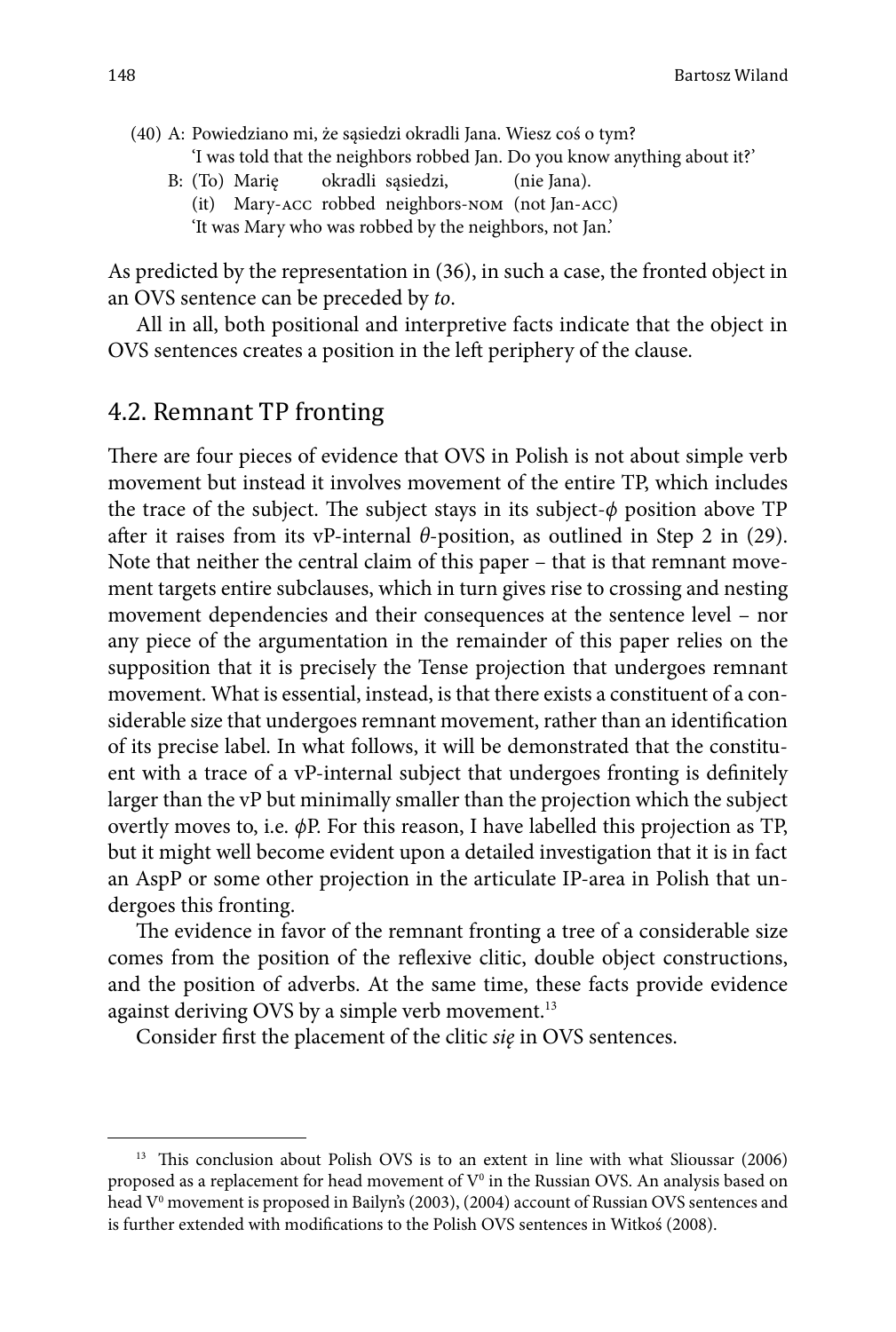| (41) a. Maria przestraszyła się Jana.<br>Mary-NOM scared CL Jan-ACC | SVO.       |
|---------------------------------------------------------------------|------------|
| 'Mary got scared of Jan.'                                           |            |
| b. Jana przestraszyła się Maria.                                    | OVS.       |
| Jan-ACC scared CL Mary-NOM                                          |            |
| c. *Jana przestraszyła Maria się.                                   | <b>OVS</b> |
| Jan-ACC scared Mary-NOM CL                                          |            |
| (42) a. Brat Pawła spodobał się Marii.                              | SVO.       |
| brother-NOM Paweł-GEN appealed.to CL Mary-DAT                       |            |
| 'Mary got attracted to Pawel's brother.'                            |            |
| spodobał się brat<br>Pawła.<br>b. Marii                             | OVS.       |
| Mary-DAT appealed.to CL brother-NOM Paweł-GEN                       |            |
| spodobał brat Pawła się.<br>c. *Marii                               | OVS.       |
| Mary-DAT appealed.to brother-NOM Paweł-GEN CL                       |            |

In (41b) and (42b) with *przestraszyć się* 'scare cl' and *podobać się* 'like/appeal to cL', respectively, it is not only the verb itself but a constituent containing at least the verb and the clitic *się* that occupies the position before the subject. As indicated in (41c) or (42c), stranding the clitic in a post-subject position is impossible, while the ill-formedness of these structures does not come from a ban on splitting the verb and the clitic, since the two need not be adjacent, as in well-formed (43).

| (43) Marii | spodobał nagle |  | sie brat                                          | Pawła. |
|------------|----------------|--|---------------------------------------------------|--------|
|            |                |  | Mary-DAT liked suddenly CL brother-NOM Paweł-GEN  |        |
|            |                |  | 'Mary got suddenly attracted to Pawel's brother.' |        |

Consider now the positions of objects in OVS sentences with double object verbs.

| (44) a. Marii dał Jan |                                     | [swoją najnowszą książkę].                  |                                       | $IO-V-S-DO$ |
|-----------------------|-------------------------------------|---------------------------------------------|---------------------------------------|-------------|
|                       |                                     | Mary-DAT gave Jan-NOM his newest book-ACC   |                                       |             |
|                       |                                     | b. [Swoją najnowszą książkę] dał Jan Marii. |                                       | $DO-V-S-IO$ |
| his                   |                                     |                                             | newest book-ACC gave Jan-NOM Mary-DAT |             |
|                       |                                     | c. Marii [swoją najnowszą książkę] dał Jan. |                                       | $IO-DO-V-S$ |
|                       |                                     | Mary-DAT his newest book-ACC gave Jan-NOM   |                                       |             |
|                       | 'Jan gave his newest book to Mary.' |                                             |                                       |             |
|                       |                                     |                                             |                                       |             |

|                                | (45) a. Marii bosłał Jan list miłosny. | $IO-V-S-DO$ |
|--------------------------------|----------------------------------------|-------------|
|                                | Mary-DAT sent Jan-NOM letter-ACC love  |             |
|                                | b. List milosny poslał Jan Marii.      | $DO-V-S-IO$ |
|                                | letter-ACC love sent Jan-NOM Mary-DAT  |             |
|                                | c. Marii list miłosny posłał Jan.      | $IO-DO-V-S$ |
|                                | Mary-DAT letter love sent Jan-NOM      |             |
| 'Jan sent Mary a love letter.' |                                        |             |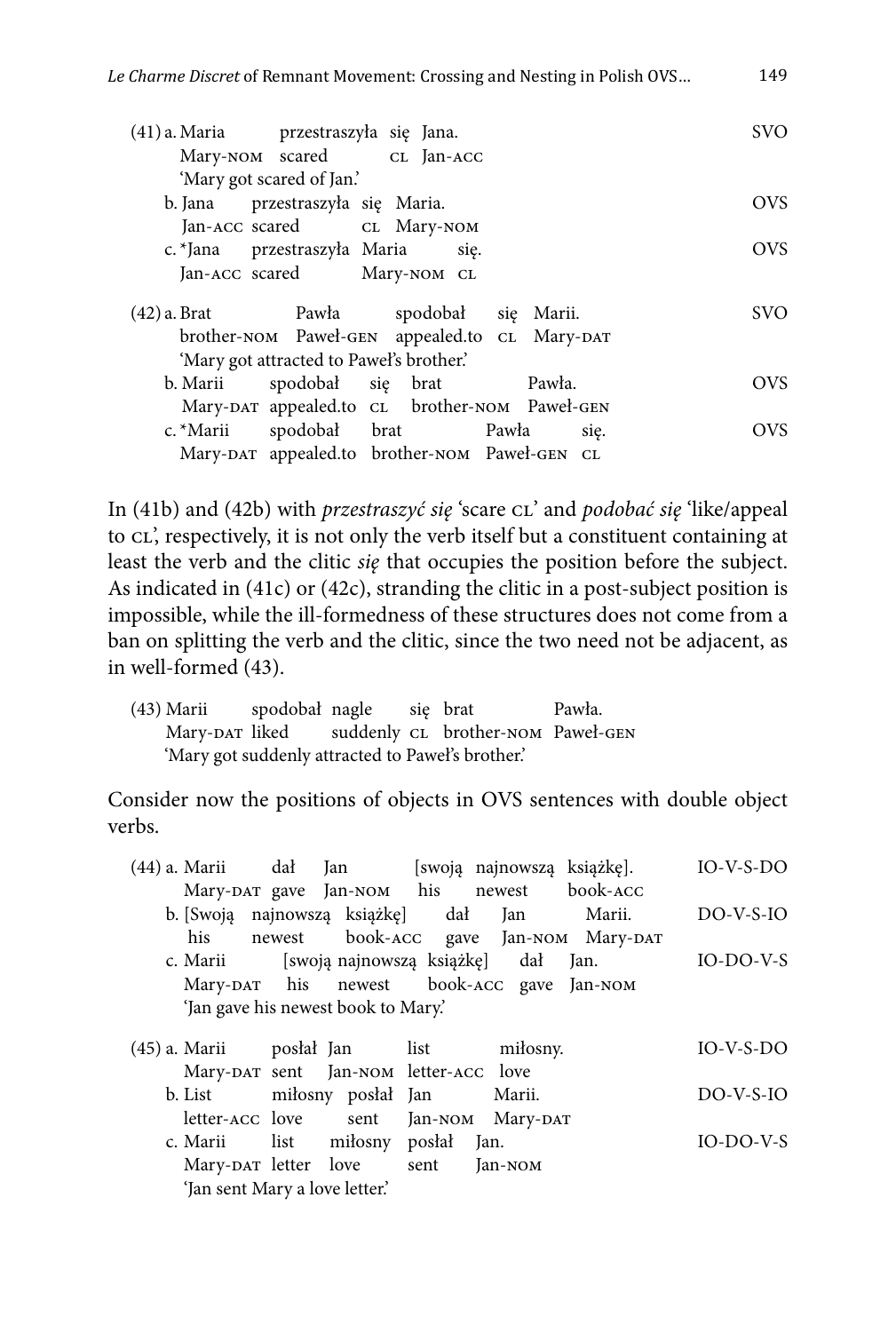In (44) or (45) only the verb immediately precedes the subject and the clause initial position can be occupied by either a direct or indirect object or both. This latter possibility is illustrated in (44c) and (45c) and is expected if OVS sentences are derived by the fronting of a constituent of a considerable size rather than by a simple verb movement.

Another argument comes from the placement of frequentive and aspectual adverbs in OVS sentences in (46) or (47). These adverbs can only precede the subject in OVS constructions as in the (a) examples but follow the subject in canonical SVO sentences, as in the (b) examples:

- (46) a. Marię {często/zawsze} irytowały [historie ze swojego dzieciństwa] Mary-ACC often/always irritated stories-NOM from self's childhood {\*często/\*zawsze}. often/always
	- b. {\*Często/\*zawsze} [historie ze swojego dzieciństwa] {często/zawsze} often/always stories-nom from self's childhood often/always irytowały Marię. irritated Mary-acc 'Stories from Mary's childhood {often/always} irritated her.'
- (47) a. Marii {często/zawsze} podobał się brat Jana {\*często/\*zawsze}. Mary-DAT often/always liked CL brother-NOM Jan's often/always b. {\*Często/\*zawsze} brat Jana {często/zawsze} podobał się Marii. often/always brother-nom Jan's often/always liked CL Mary-DAT 'Mary would {always/often} feel attracted to Jan's brother.'

In sentences like above, adverbs 'always' or 'often' must precede the verb in the fronted constituent and cannot be stranded behind the surface position of the subject. Thus, given the relevant subset of Cinque's hierarchy of adverbs as in (48), the placement of adverbs constitutes a challenge to analyses of the OVS based on verb movement.

(48) T*PastP* > ... > *often* > ... > *always* > ... > *vP* (Cinque 1999: 106)

Instead, just like the position of clitics and double objects, the adverb placement facts indicate that in an OVS construction it is not the verb itself but rather an entire clausal subtree that is fronted above the surface position of the subject. The fourth argument comes from the observation about binding made in Stjepanović (2003). She notes that the subject in OVS in Serbo-Croatian behaves as if it occupied an A-position high in the clause, as it binds a reflexive inside an adverbial which precedes the subject, as in (49):

(49) Marię oblał wbrew swojej*i* woli nauczyciel*i* od fizyki. Maria-acc failed against self will teacher-nom from physics 'The physics teacher*i* failed Mary against his*i* own will.'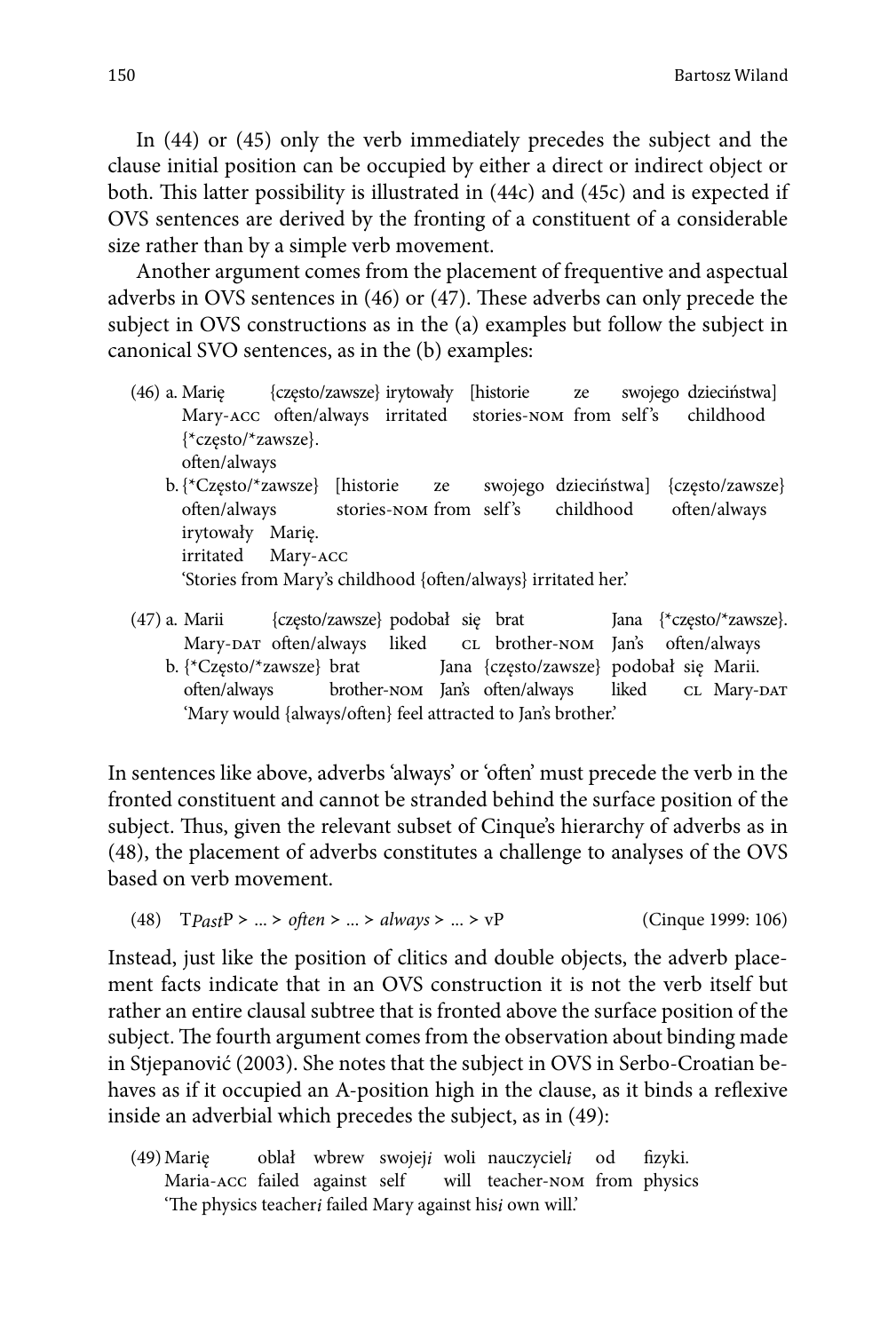In line with the present analysis, the subject is indeed higher than the adverbial phrase before the TP-constituent is fronted above the surface position of the subject in *ϕ*P. Since binding is established in A-contexts and subsequent A-movements do not change binding relations, TP-fronting to a position above nauczyciel od fizyki correctly predicts that the reflexive remains properly bound. We return to this issue in greater detail in section 6.

## 4.3. TP-fronting as new information marking of the subject

In her analysis of Serbo-Croatian OVS, Stjepanović (2003: 157) correctly observes that such sentences are felicitous when the sentence-final subject represents new information focus. The same is true about subjects in OVS sentences in Polish.

There is a considerable body of work on new information focus. Some analyses pursue the explanation that discourse-sensitive movement is triggered by old information marking (e.g. *givenness-*movement by Kucerova (2007)) and some other argue that it is new information marking that triggers the fronting of other material over it (cf. Neeleman et al. (2009)). What is well established, however, is that the sister of a fronted constituent which is marked as old information (or 'given') becomes marked as new information, not vice versa, as outlined below after Neeleman et al. (2009):

```
(50) a. *[old info α [new info β . . . ]]
    b. *[new info β [old info α . . . ]]
```
The evidence for old/new information marking by movement comes from the wh-question and answer test. Since a wh-phrase in a wh-question licenses a new information focus in an answer sentence, we predict an answer constituent to be licensed in the sentence-final position, in line with (50a). This prediction is correct and holds equally in clause-internal scrambling, resulting in non-canonical S-V-DO*ACC*-IO*DAT* orders as in (51) where the wh- -question requires a direct object as an answer, and in OVS contexts as in (52).

(51) Q: Komu mama dała książkę? 'Who did mom give a book to?' A: Mama dała książkę Janowi. mom-NOM gave book-ACC Jan-DAT (cf. \*Mama dała Janowi książkę.) 'Mom gave a book to Jan.'

(52) Q: Kto oblał Marię? 'Who failed Mary?'

> A: Marię oblał nauczyciel od fizyki. Maria-ACC failed teacher-NOM from physics (cf. \*Nauczyciel od fizyki oblał Marię.) 'The physics teacher failed Mary.'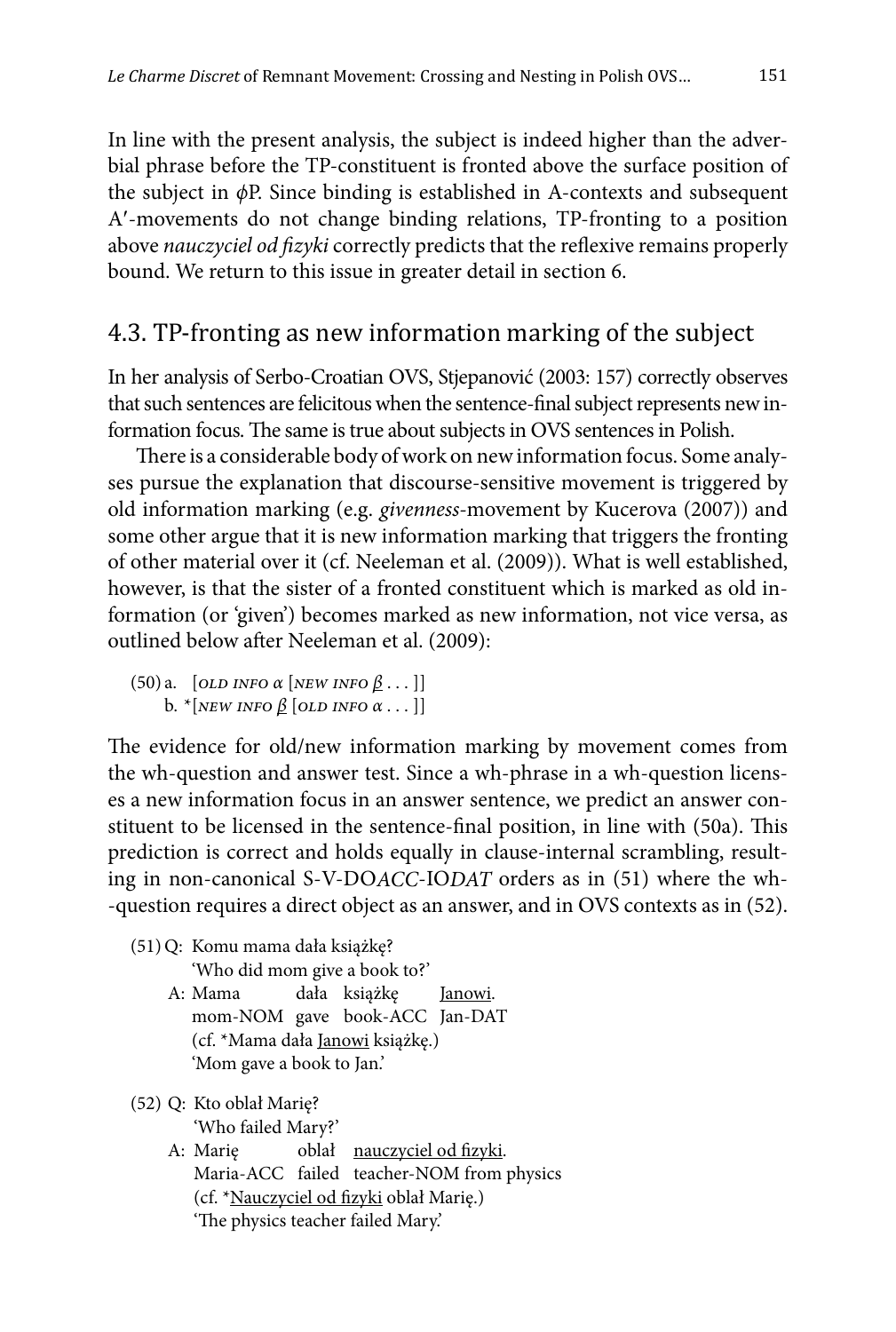In (52), the wh-question requires a subject as an answer, which is achieved by fronting the given TP-constituent on top of the subject, to the effect that the latter becomes new information focus.

In view of the proposal that OVS structures are not only derived by remnant TP-fronting but also by subsequent object-fronting, one may wonder if this Focus- or Topic-fronting of the object is legal considering the fact that such sentences already include a sentence-final new information subject. There exists one potential well-known prohibition on complex information structures in the literature, namely, Topic-Comment structures cannot be embedded in the Background of the contrastive Focus (but Focus and Background can be embedded in the Comment) (e.g. Reinhart (2006); Lambrecht (1994); Neeleman and van de Koot (2008)). But sentences with new information subjects in the sentence-final position do not violate this constraint either by subsequent Topicalization or the fronting of a contrastively Focused object, as neither case results in the Topic-Comment structure embedded inside the Background.

New information marking also seems to be ruling out VP fronting instead of the TP fronting. We see in examples like (53) that VP fronting which strands the sequence *subject+particle+Modal* in the sentence final position is ill-formed.

(53) a. \*Marię*i* [*VP* oblać (wbrew swojej*i* woli)] nauczyciel od fizyki<br>Mary-ACC fail against self will teacher-NOM from physic will teacher-nom from physics by mógł. subj.prt could b. \*?[*vp* oblać Marię (wbrew swojej*i* woli)] nauczyciel*j* od fizyki<br>fail Mary-ACC against self will teacher-NOM from physic teacher-nom from physics by mógł. subj.prt could

In the context of deriving the OVS construction by a subject-oriented wh- -question, it seems legitimate to state that in ill-formed structures derived by VP fronting there does not seem to be a corresponding wh-question which requires an answer made of the subject plus the post subject material to the exclusion of the fronted VP. In other words, the sequence of *subject+particle+Modal*  does not serve as new information focus for any well-formed wh-question.

## 5. The surface position of the subject

The present analysis feeds on the fact that the subject raises from its vP internal *θ*-position to its surface position in the specifier of the agreement *φ*P. In other words, it accommodates the fact that the classic EPP requirement on subjects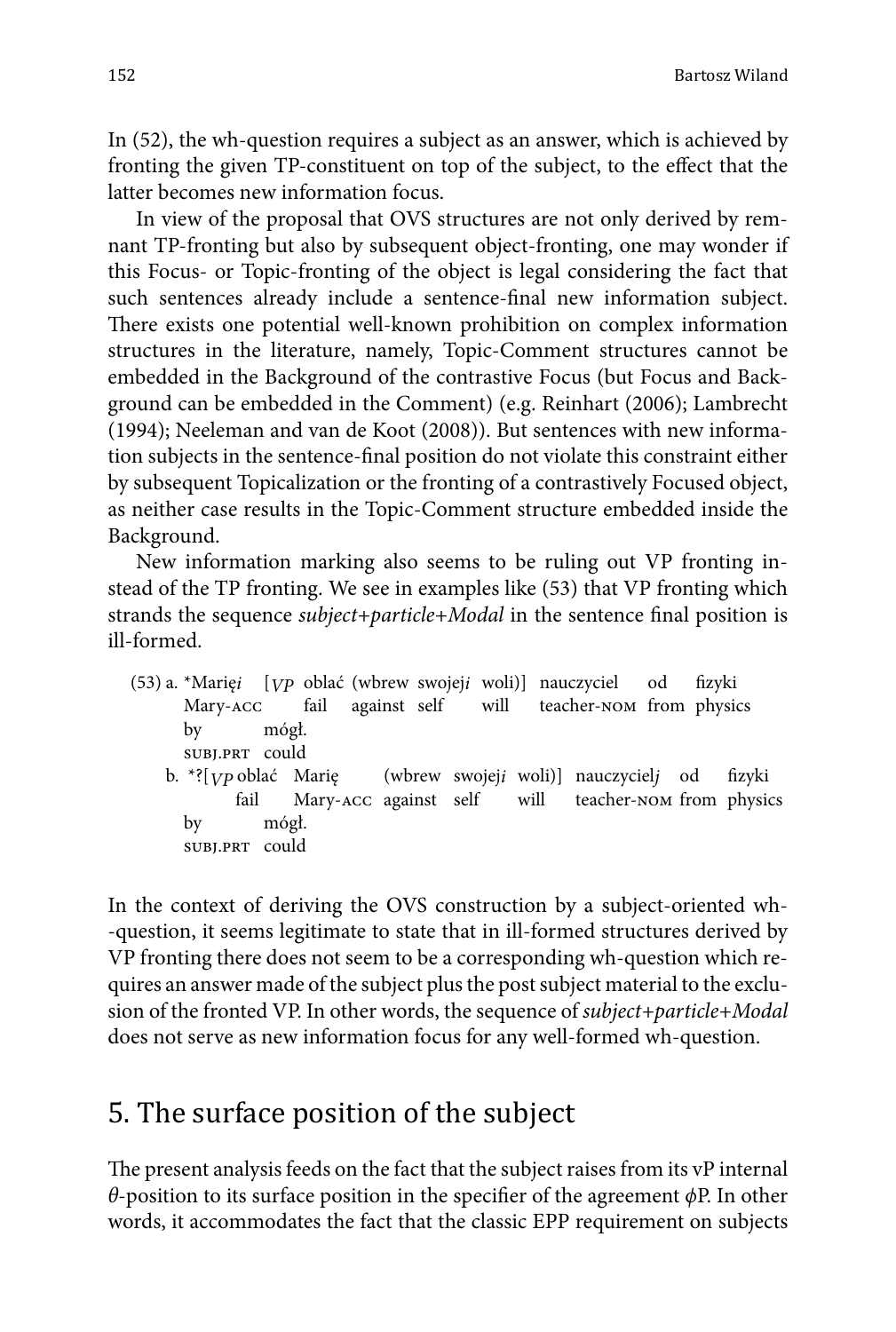is satisfied overtly in Polish. Alternatively, the surface OVS order could be hypothesized to involve individual movements of the object and the verb above the position of the subject under the supposition that the subject does not raise to its surface position in Spec-*ϕ*P but stays in situ in the vP.14 Such a hypothesis must be rejected on the basis of word order facts and the ambiguous scope between the subject and sentential negation, which indicate that the subject in OVS sentences raises to its surface EPP position (in Spec-*ϕ*P) just like in canonical SVO sentences.

### 5.1. Word order

In canonical SVO sentences in Polish the subject always raises. This is indicated by the fact that in stylistically unmarked declarative SVO sentences, which can serve as an answer to the question 'What happened?', temporal adverbs and modal auxiliaries, modal particles, and sentential negation all follow the subject and precede the verb. This holds in both singleton and double object sentences, as shown in  $(54-55).$ <sup>15</sup>

- (54) Jan by znowu chętnie wystartował w wyborach. Jan-NOM MOD-PRT again gladly started in elections 'Jan would gladly take part in the election again.'
- (55) Jan by nigdy nie dał Marii kwiatów. Jan-NOM MOD-PRT never not gave Mary-DAT flowers-GEN 'Jan would never give Mary flowers.'

As shown in the corresponding examples in (56) and (57), the subject cannot be left in situ in its *θ-*position in the vP (this fact holds even if we allow some flexibility in assuming the base position of the subject to be either above the verb and the manner adverb, or below them, as indicated in the following sentences by placing the subject in parentheses).

- $(56)^*$  by znowu (Jan) chętnie (Jan) wystartował (Jan) w wyborach. mod-prt again Jan gladly Jan started Jan in elections 'Jan would gladly take part in the election again.' (intended)
- (57) \*\_\_\_ by nigdy (Jan) nie (Jan) dał (Jan) Marii kwiatów. mod-prt never Jan not Jan gave Jan Mary-DAT flowers-ACC 'Jan would never give Mary flowers.' (intended)

<sup>&</sup>lt;sup>14</sup> Note that such an alternative hypothesis which involves the verb movement is in fact already challenged by the clitic and adverb placement facts discussed in the previous section.

<sup>&</sup>lt;sup>15</sup> The genitive case on the direct object appears in the presence of sentential negation, cf. (1b), (2b) and footnote 1. Sentential negation is included in (55) in order to better identify the relative placement of other elements in the clause.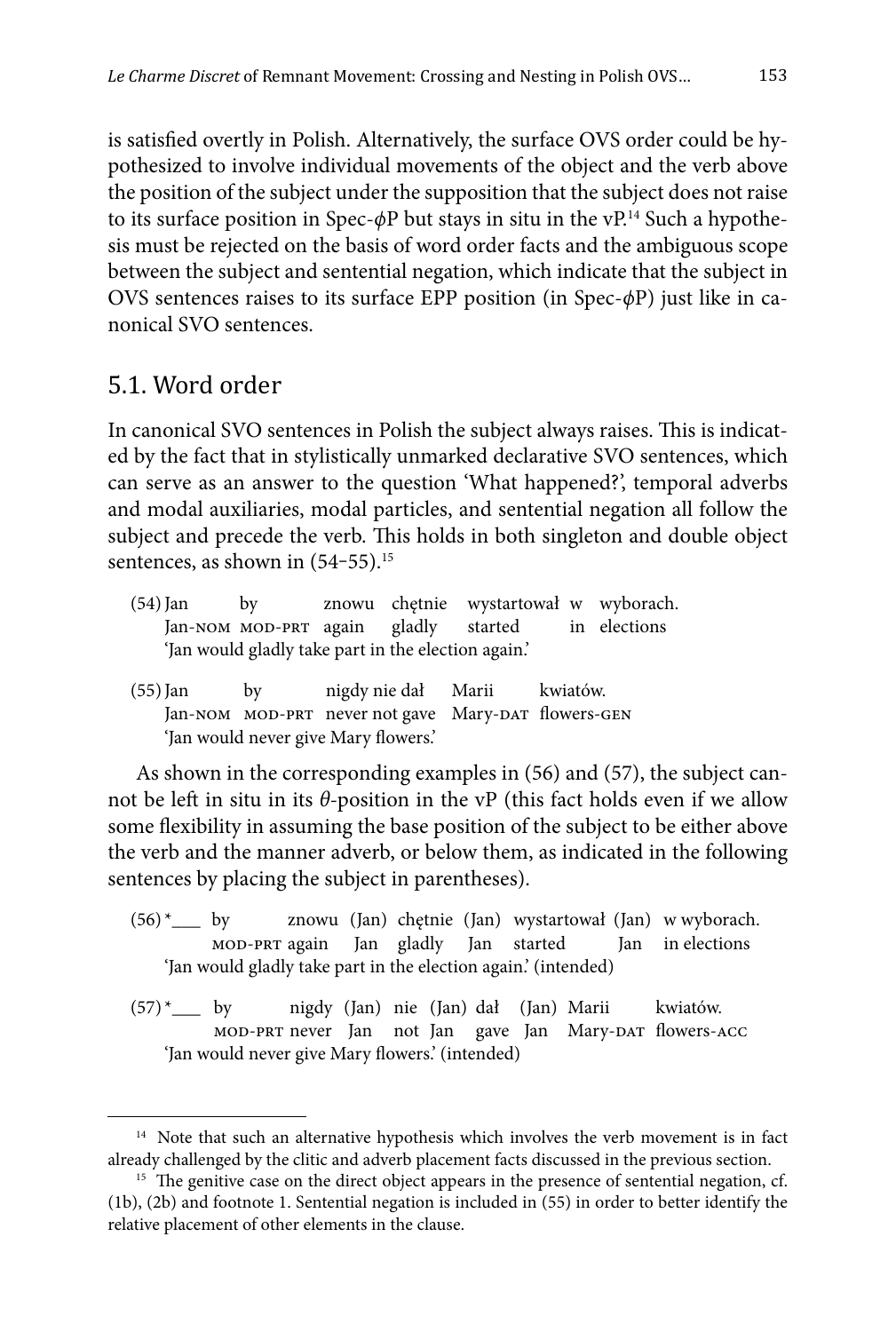## 5.2. Inverse scope between the subject and negation

Further evidence for subject raising to its surface EPP position comes from the ambiguous scope between the subject and sentential negation.

(58) Wszyscy nie żyją.  $\forall$  > ¬, ¬ >  $\forall$ all/everybody-nom not live-3pl 'Everybody is dead.' (59) Wszystkie dzieci nie zjadły jeszcze mielonki. ∀ ≻ ¬, ¬ ≻ ∀ all children-nom not ate-3pl yet spam-acc 'All the children have not eaten the spam yet.'

In sentences such as  $(58)$  or  $(59)$ , the inverse scope between the quantificational subject and negation is perhaps best accounted for in terms of the reconstruction of the subject in the position of its lower copy in the vP, below NegP. Importantly, the inverse scope between the subject and negation holds also in OVS sentences:

(60) Mielonki nie zjadły jeszcze wszystkie dzieci. ∀ ≻ ¬, ¬ ≻ ∀ spam-ACC not ate-3PL yet all children-NOM 'All the children have not eaten the spam yet.'

Under the remnant movement analysis outlined in (28–30), the inverse  $\forall$  > scope in (60) is predicted, as the subject c-commands Neg before Neg is fronted as a subconstituent of the remnant TP, as shown in (61).

(61)

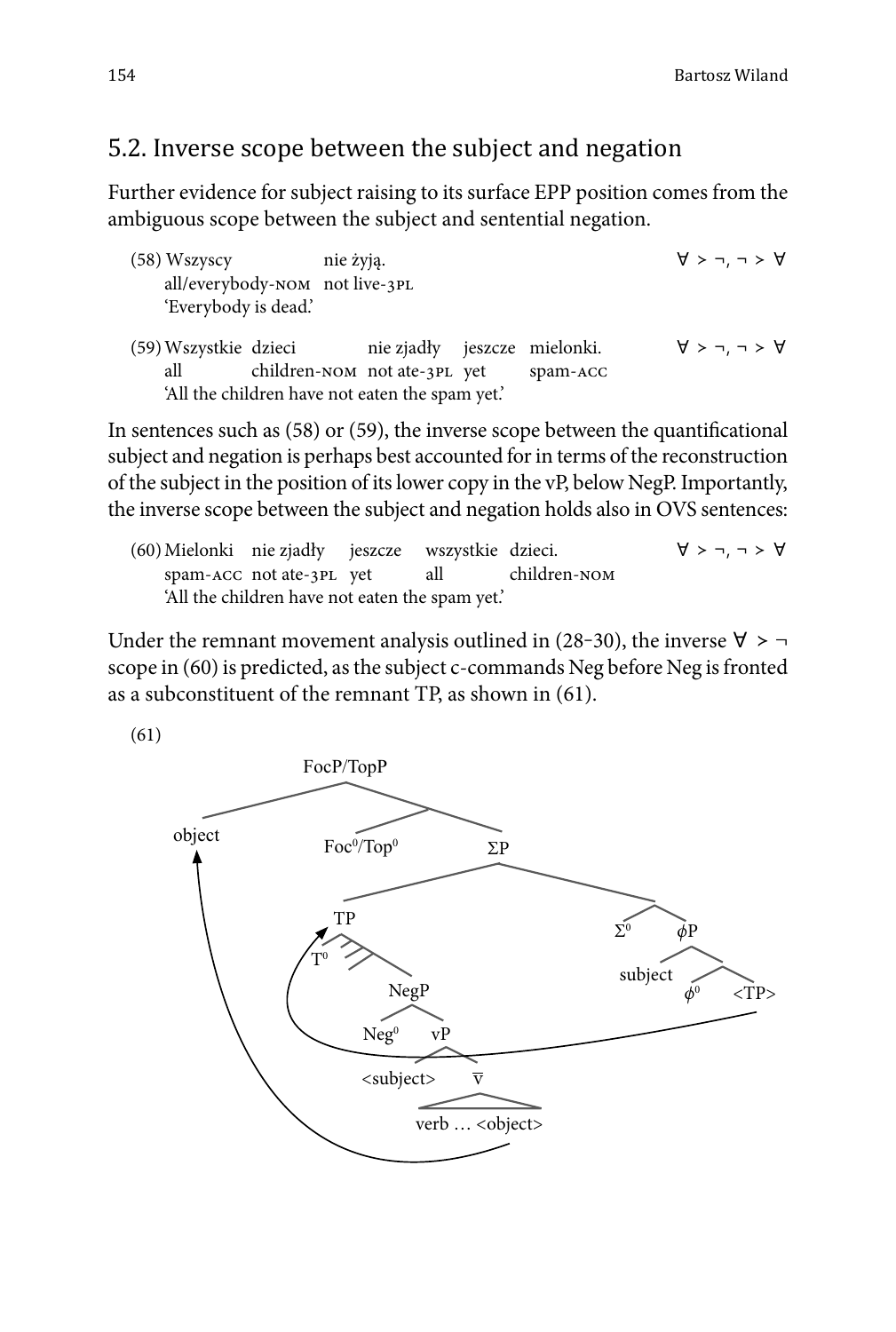In contrast, the inverse  $\forall$  > ¬ scope in O*NegV(yet)S* sentences is not predicted by an analysis which assumes that the subject stays in situ in the vP in such sentences, given the base-generated sequence NegP >  $vP^{16}$ 

## 6. Crossing and nesting paths

#### 6.1. Extraction from a remnant constituent

In a simple remnant movement derivation like in (62), the extraction of a subconstituent *Y* precedes the fronting of the remnant constituent *X*.



In a smuggling derivation, advanced in Collins's (2005a, b) work on English passive and raising, it is the fronting of a larger constituent *X* (possibly but not necessarily over a potentially intervening node) that is followed by an extraction of a subconstituent *Y,* as in (63).



It is important to note that in a smuggling derivation the extraction of node Y violates the Freezing Principle, advanced in Wexler and Culicover (1980) and argued for in Müller (1998) to hold in German. Müller (1998) assumes Kayne's

<sup>&</sup>lt;sup>16</sup> One might attempt to defend the thesis that while the subject is left in situ in the vP in O*Neg*VS sentences, the  $\forall$  >¬ scope results from some form of covert quantifier raising of the subject to a position above the sentential negation. Such a supposition is challenged by the fact that covert scope shifting operations by QR are generally hard to obtain in Polish. This is for instance shown in (5), where scope is taken only from the overt position. For this reason, only the surface scope is attested in (5a) where both objects are placed in their base positions (and both surface and inverse scope is obtained in (5b), where the direct object is overtly moved to a position above indirect object by scrambling and the inverse scope results from reconstruction into the trace position).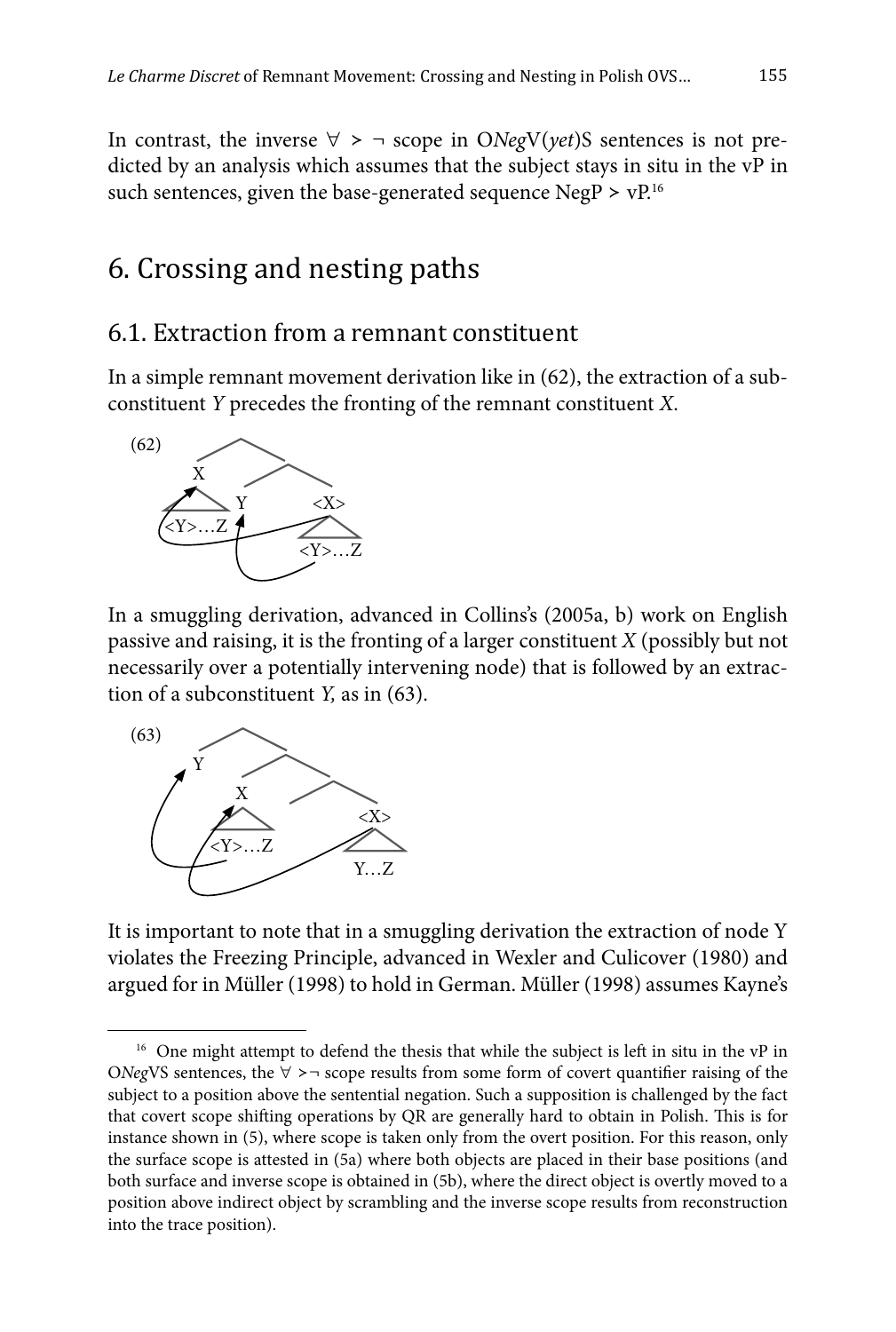(1998) analysis of negative NP preposing which is followed by remnant VP fronting:

 $(64)$  John  $[VP2]$  watches t<sub>1</sub>  $[no$  sitcoms<sub>1</sub> t<sub>*VP*</sub>.

In German, remnant VP movement takes place overtly as it can derive V2 as in (65), where an independently attested NP1 scrambling feeds VP2 fronting.

 $(65)$  [*VP*<sub>2</sub> t<sub>1</sub> Gelesen] hat das Buch<sub>1</sub> keiner t<sub>2</sub><br>read has the book no-one has the book no-one 'No-one read the book.'

As Müller (1998) shows in (66b), extractions from the fronted remnant VP is blocked.

- (66) a. Ich denke  $[CP [VP2 t3 t1]$  gegeben] hat dem Fritz<sub>3</sub> das Buch keiner t<sub>2</sub>]<br>I think given has ART Fritz the book no-one has ART Fritz the book no-one 'I think no-one gave Fritz the book.'
	- b. \*Wem3 denkst du  $[CP [VP \text{t3 t1 gegeben}]$  hat das Buch<sub>1</sub> keiner t<sub>2</sub>]?<br>whom think you given has the book no-one whom think you 'To whom do you think that no-one gave the book?'

In Mü ller's analysis, the extraction of *wem* in (66b) from a previously fronted remnant VP in (66a) violates freezing.17 While a considerable body of work has recognized environments in which freezing appears to hold (see e.g. Bošković (2016) and the references cited there), there exists telling evidence against a universal ban on movement from a moved constituent. In fact, Müller (1998) is explicit about the lack of its universality and gives examples of anti-freezing extractions in examples based on Kayne's (1998) preposing of negative and *only*-NPs:

As advanced in Abels (2008), examples like the one above can be reduced to a generalized ban on improper movement rather than freezing.

While the format of this paper does not allow for a detailed assessment of constraints on remnant movement, it is essential to note that Polish generally tolerates extractions out of fronted constituents very well.<sup>18</sup> This can be illustrated by the extraction of wh-words from fronted wh-phrases. It is well known

<sup>(67)</sup> a. Which book3 did John  $[VP2]$  give t3 t<sub>1</sub>][ $PP1$  to no-one] t<sub>2</sub>? b. About Nixon<sub>3</sub> John [*VP*<sub>2</sub> read t<sub>1</sub>][*NP*<sub>1</sub> only one book t<sub>3</sub>] t<sub>2</sub>.

<sup>&</sup>lt;sup>17</sup> Müller (2002) discusses in detail why freezing should hold in this context by referring to the barrierhood (of the VP) and strict cyclicity of Chomsky (1995), an apparatus I do not review here for space reasons.

 $18$  This is not to say that there are languages where a moved constituent becomes an island and languages where a moved constituent does not. Instead, the following facts indicate that anti-freezing derivations are in principle permissible.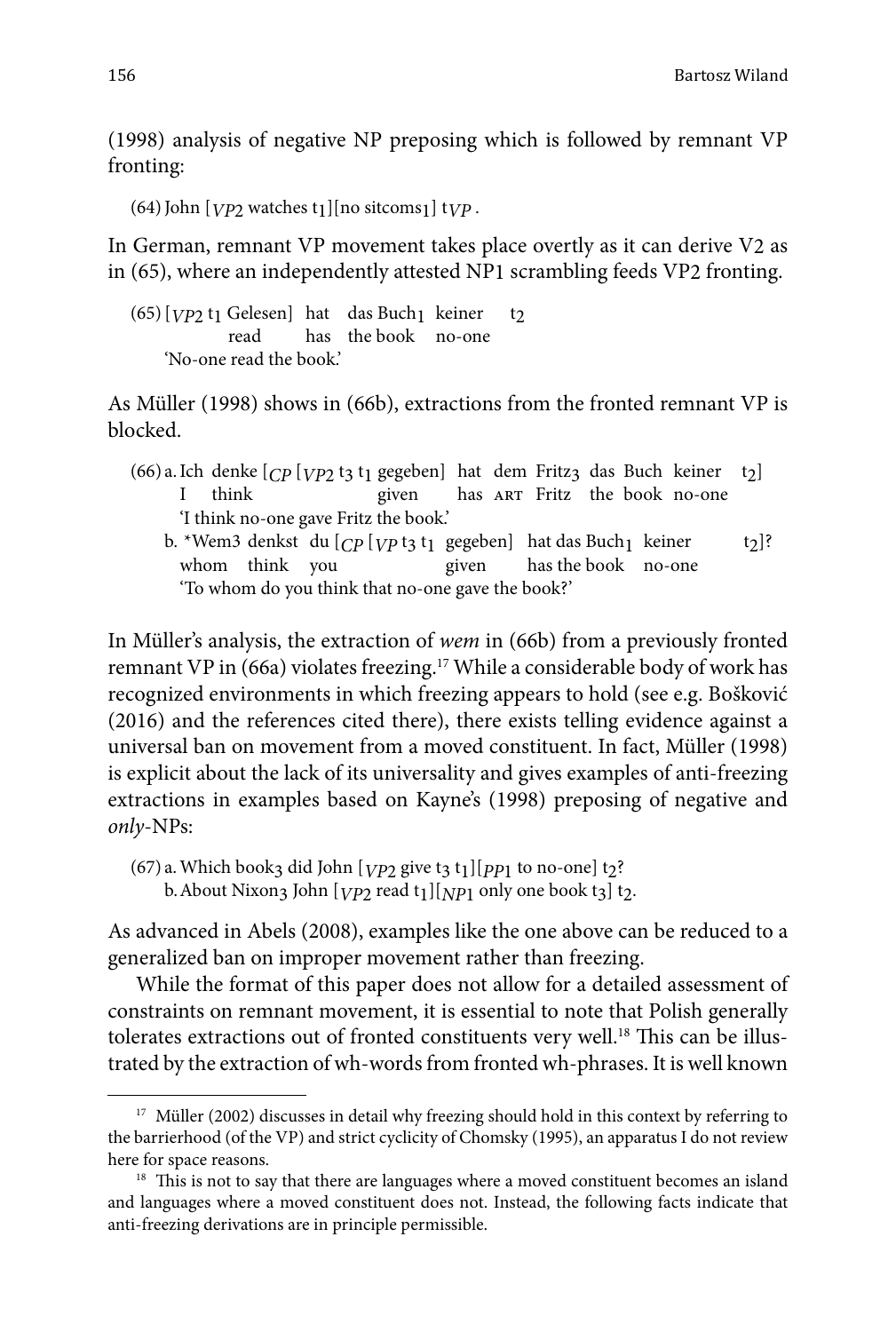that Polish allows for both pied-piping (68a) and left -branch extraction (68b) of wh-words in question formation. However, left -branch wh-extractions from fronted wh-phrases are equally available (68c):

| $(68)$ a. $[WhP$ Jaki samochód] Paweł kupił swojej żonie t $WhP$ ? |  |                                    |  |                                                                                   |  |  |
|--------------------------------------------------------------------|--|------------------------------------|--|-----------------------------------------------------------------------------------|--|--|
|                                                                    |  |                                    |  | what car  Paweł-NOM bought his  wife-DAT                                          |  |  |
|                                                                    |  |                                    |  | b. Jaki; Paweł kupił swojej żonie [t; samochód]?                                  |  |  |
|                                                                    |  |                                    |  | what Paweł-NOM bought his wife-DAT car                                            |  |  |
|                                                                    |  |                                    |  | c. Jaki <sub>i</sub> Paweł [Whp t <sub>i</sub> samochód] kupił swojej żonie twhp? |  |  |
|                                                                    |  | what Paweł-NOM car                 |  | bought his wife-DAT                                                               |  |  |
|                                                                    |  | 'What car did Paweł buy his wife?' |  |                                                                                   |  |  |

As discussed in Wiland (2010), examples like (68c) are derived first by successive-cyclic fronting of the WhP and a subsequent left -branch extraction of the wh-word *jaki* and, thus, represent cases of anti-freezing.

Assuming that external arguments raise from their vP-internal to the surface subject position, another instance of the anti-freezing in Polish can be seen in extractions from subjects, which is licit in certain context, in particular, from subjunctive *żeby*-clauses.

| (69) a. [Np Zawodnicy [której drużyny]] pro chciałeś,<br>wygrali mecz? |                             | $\text{zeby}\,\text{t}_{NP}$            |  |
|------------------------------------------------------------------------|-----------------------------|-----------------------------------------|--|
| players which team                                                     | wanted-2SG.MSC COMP         |                                         |  |
| game<br>won                                                            |                             |                                         |  |
| b. [Której drużyny] pro chciałeś,                                      |                             | <i>ieby</i> [zawodnicy t] wygrali mecz? |  |
| which team                                                             | wanted-2SG.MSC COMP players | game<br>won                             |  |
| 'Players of which team did you want to win the game?'                  |                             |                                         |  |

In (69b), we see that the extraction of *której drużyny* 'which team' takes place from within the complex wh-NP subject of the *żeby*-clause. What is outlined in the derivational steps in (28-30) leading to OVS in Polish is a derivation that essentially combines remnant movement and smuggling, as in the following:



Essentially, such a combination of remnant movement and smuggling of a large constituent leads to the creation of crossing and nesting movement paths. Since, as assumed at the beginning, c-command is necessary for establishing a dependency relation between nodes in syntax, we expect the formation of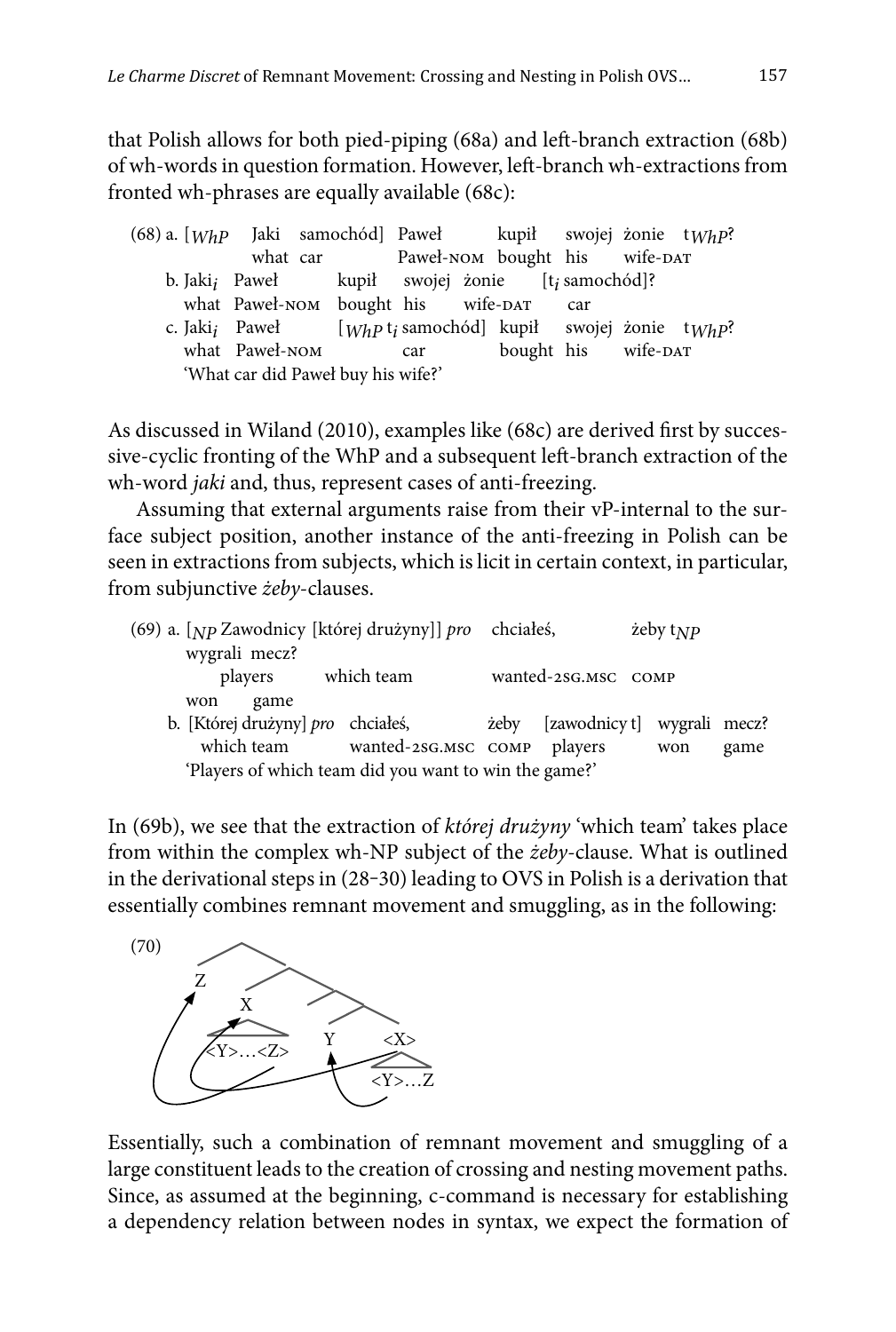crossing and nesting paths in a derivation like in (70) to affect a dependency relation between the nodes. Indeed, it turns out that the existence of a dependency relation or the lack thereof is all we need to explain the three asymmetries in WCO and binding in the PolishOVS sentences.

### 6.2. The WCO asymmetries

Recall from (7) that an environment in which the WCO violation arises is the one in which a quantificational element c-commands a pronoun it binds from an A'-position. Consider again the derivational steps of OVS sentences in  $(28-30)$  and the way they are responsible for the lack of the cross-over effect in a sentence like in (71). According to this scenario, outlined in (72), the fronting of the wh-object co-indexed with a pronoun inside the subject does not produce the WCO effect in OVS since its movement does not cross the subject, which is moved to Spec-*ϕ*P, as we saw earlier.

(71) [Którego sagisadal] *o* truła jego żona? = (10a) O<sub>wh</sub>VS  
which neighbor-ACC poisoned his wife-nom  
(72) [WH<sub>i</sub> [
$$
{}_{\Sigma P}
$$
 [ ${}_{\Gamma P}$ ... [ ${}_{\nu P}$  *<*Sub) $>$  verb *<*WH<sub>i</sub>]] [[ ${}_{\varphi P}$  Sub]<sub>i</sub> *<*TP>]]]] O<sub>wh</sub>VS

The cross-over effect does not arise since the wh-object c-commands the co-indexed subject only *after* the wh-object has moved to the left periphery (Step 3) in (30)). Before this takes place, the object is 'smuggled' in the fronted TP-constituent to SP, that is to a position above the surface position of the raised subject (Step 2 in (29)). In other words, (71) does not constitute an environment in (7) for the WCO effect to arise.

In contrast, the wh-movement of the object leading to O*wh*SV as in (73) is correctly expected to produce the WCO effect in Polish just like in English, as the wh-fronting does cross the coreferential subject in this case, as outlined in (74).



(74) 
$$
\left\{ \left[ \text{WH}_{i} \left[ \text{L}_{p} \right] \text{Subj}_{i} \left[ \text{L}_{p} \cdots \text{L}_{p} \right] \right] \right\}
$$
 O<sub>*wh*</sub>SV

The movement of the object to the left periphery in OVS sentences reflects the same scenario that holds for object wh-movement in such sentences in (72). Consider (16) again.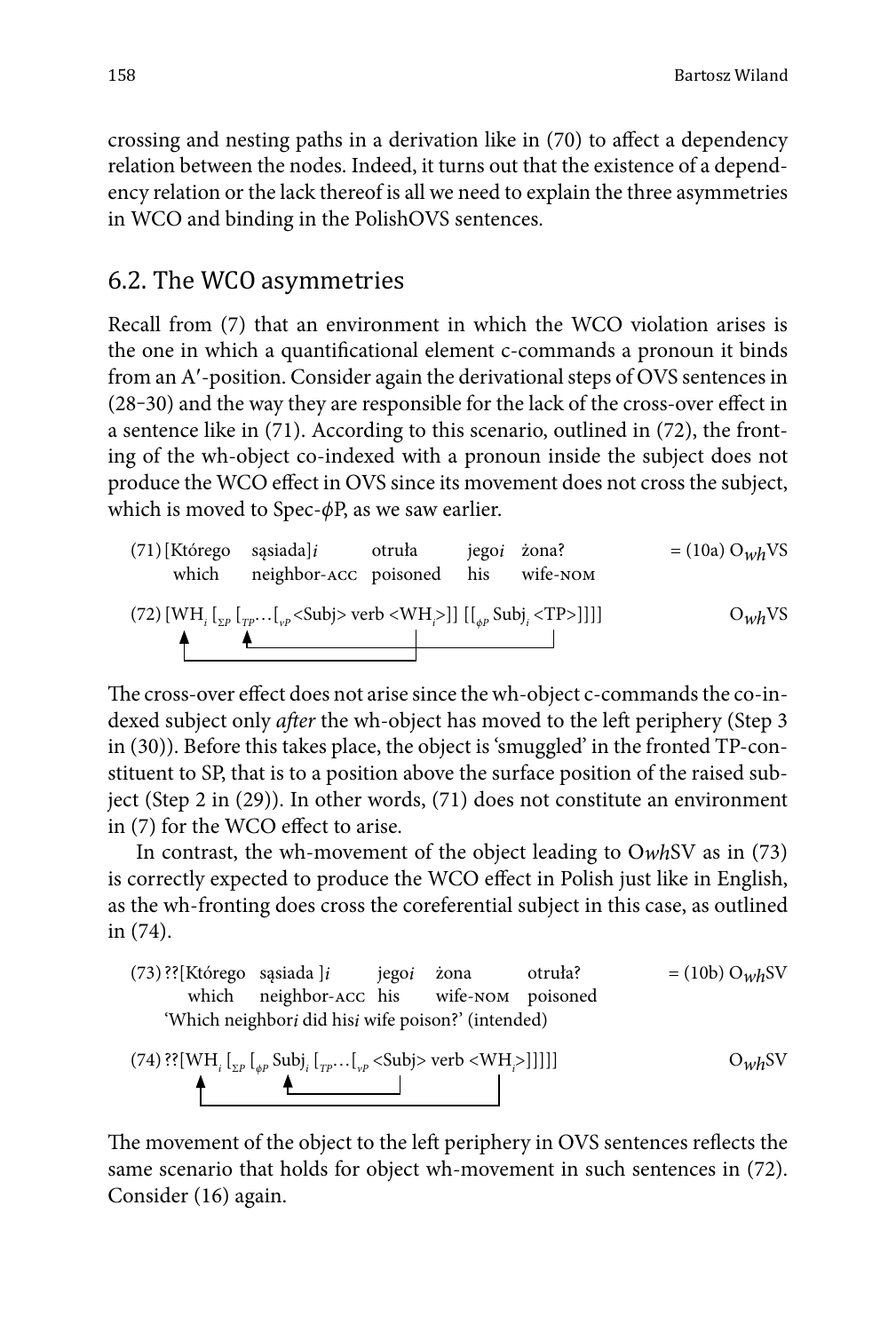(75) Marii*i* nie lubi [jej*i/j* siostra]. = (16) OVS Mary-DAT not likes her sister-NOM 'Her sister does not like Mary.'

(76) 
$$
\left[\mathbf{Obj}_i\left[\mathbf{I}_{\Sigma^p}\left[\mathbf{I}_{\Gamma^p}\dots\left[\mathbf{I}_{\nu^p}\right]\times\text{Subj}\right] \times \text{verb} < \text{Obj}_i\right] \right] \right]
$$

Following the subject raising from its base position in the vP to its surface position in Spec-*ϕ*P (Step 1 in (28)), the remnant TP-fronting smuggles the coreferential object to ΣP, a projection above the subject in *ϕ*P (Step 2 in (29)). The remnant TP-fronting to  $\Sigma$ P does not result in a WCO violation since neither this movement nor the subsequent Focus or Topic fronting of the object (Step 3 in (30)) results in the object crossing the subject in Spec-*ϕ*P. This is, thus, essentially the same scenario that holds in wh-object fronting in O*wh*VS sentences in  $(10a)/(71)$  in that in both cases the object is A'-fronted to the left periphery from a previously fronted (remnant) TP-constituent.

## 6.3. Binding asymmetry in OVS with experiencer verbs

The asymmetry in binding in OVS sentences with agent and theme arguments also reduces to the contrast between crossing and nesting dependencies derived as a result of remnant movement of a clause chunk of a large size. In particular, an experiencer argument crossing an agent argument in an OVS construction does not felicitously bind it under reconstruction from a left -peripheral A-position, while it felicitously binds a theme argument.

Recall that in OVS sentences with an experiencer object and an agent subject like in (77), the second fails to bind the anaphor inside the first.

(77) \*Jana*i* przestraszyli [doradcy ze swojego*i* banku]. (= 22a) counsellors-nom from self 'Jan was frightened by financial counsellors from his bank.'

According to the derivation of OVS outlined in steps (28-30), the sentences with agent arguments of experiencer verbs in (24), (22a), and (23a) are derived as follows:

(78) Step 1: 
$$
\left[\int_{\phi P} AG_i \left[\prod_{TP} \ldots \left[\prod_{\psi P} < AG_i \right] [\text{verb [EXP_i]]}] \right]\right]
$$
  
\nStep 2:  $\left[\prod_{\Sigma P} \left[\prod_{TP} \ldots \left[\prod_{\psi P} < AG_i \right] [\text{verb [EXP_i]]}] \right] \right] \left[\prod_{\phi P} AG_i < TP > \right]$   
\nStep 3: \* $\left[\text{EXP}_i \left[\prod_{\Sigma P} \left[\prod_{TP} \ldots \left[\prod_{\psi P} < AG_i \right] [\text{verb} \left[ < \text{EXP}_i \right]] \right] \right] \right] \left[\prod_{\phi P} AG_i < TP > \right]$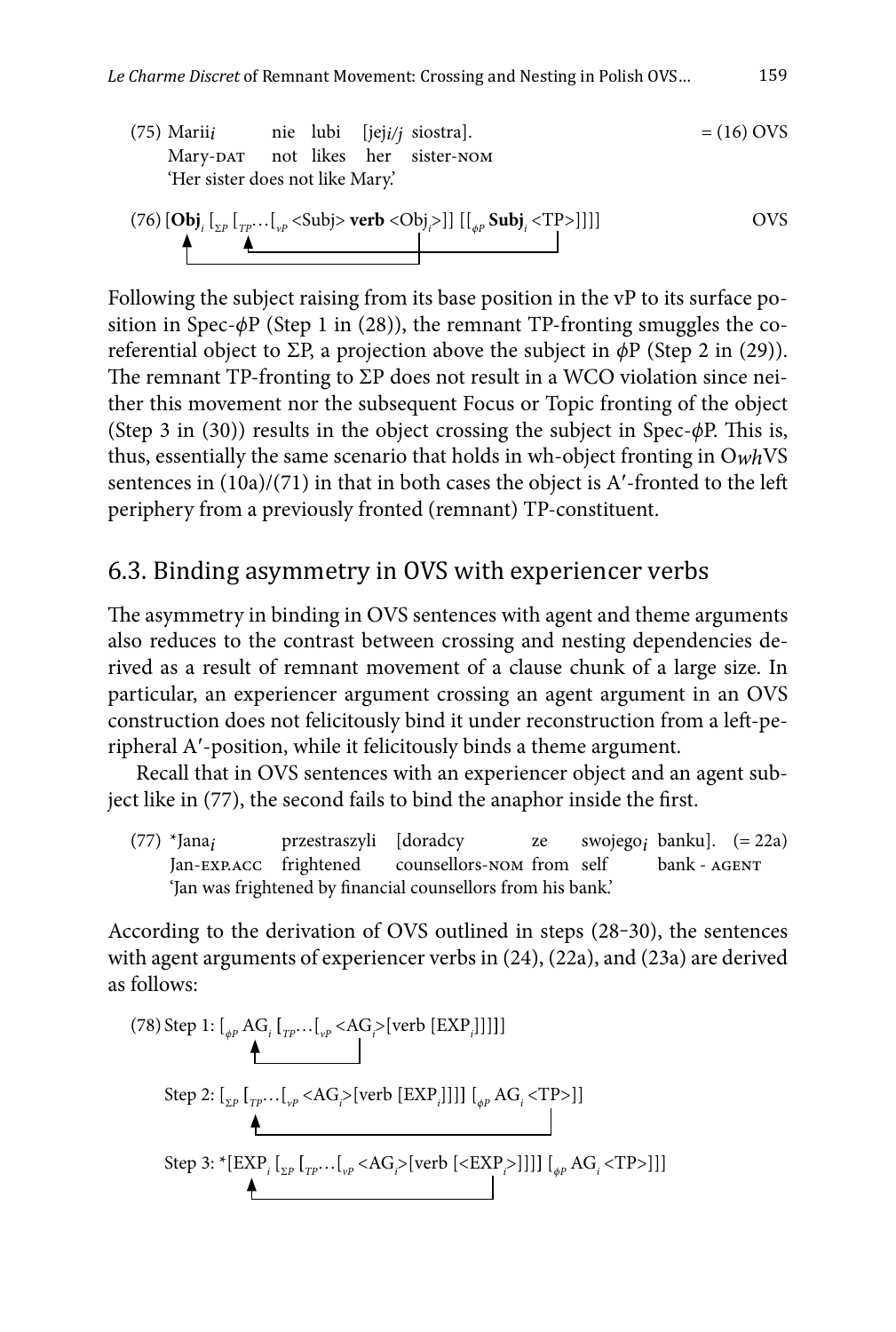In Step 1, the agent argument raises from its vP-internal *θ*-position to its surface position in Spec-*ϕ*P (by the assumption made in (27), agents are basegenerated higher than experiencers). Step 2 involves the fronting of the remnant TP constituent, which includes the trace of the agent argument in the vP, to Spec-ΣP, a projection above the raised agent subject. From this position the experiencer argument smuggled inside the TP does not c-command the agent subject in Spec-*ϕ*P. In Step 3, the experiencer is fronted to a left -peripheral A- -position resulting in the OVS word order. From this position the experiencer ultimately c-commands the agent subject in Spec-*ϕ*P.

Despite the fact that the experiencer argument ultimately c-commands the agent argument with a co-indexed pronoun, the binding is infelicitous. Quite clearly, this is due to the fact that the only position from which the experiencer c-commands the agent is its surface position in the left periphery, while binding relations are not established from A'-positions, as illustrated by the following:

(79) \*John and Peter, each other's friends hate.

Note that the traces of both arguments in the A-positions inside the vP are ordered such that the agent c-commands the experiencer (in line with the assumption about the  $\theta$ -hierarchy made in (27)), a configuration that yields Principle C violation. This violation is not undone later by the fronting of the experiencer argument to the left periphery in Step 3 of the derivation, as A'--movement does not create new binding configurations, as illustrated by the following familiar examples of Principle C violations:

- (80) a. \*He*i* painted [a picture of Peter*i* ] with his eyes shut.
	- b. \* [Which picture of Peter*i*] did he*i* paint <which picture of Peter*i*> with his eyes shut?
- (81) a.\*I think she*i* expects John to be quite afraid of Margaret*i*.
	- b.\* [How afraid of Margaret*i*] do you think she*i* expects John to be <how afraid of Margaret*i*>?

Heycock (1995: 554)

In contrast, when the agent argument is replaced with a theme argument, binding is felicitous:

(82) Jana<sub>i</sub> przestraszył [stan swojego<sub>i</sub> konta]. = (22b) Jan-EXP.ACC frightened balance-NOM self account - THEME balance-nom self 'Jan was frightened by the balance of his bank account.'

The explanation of this contrast boils down to the fact that the experiencer c-commands the theme but not the agent in the argument positions in the vP and that binding relations hold in A-positions. Note that the derivational steps in (28-30) that lead to OVS do not alter the felicitous way in which Principle A is observed, either. Consider the following.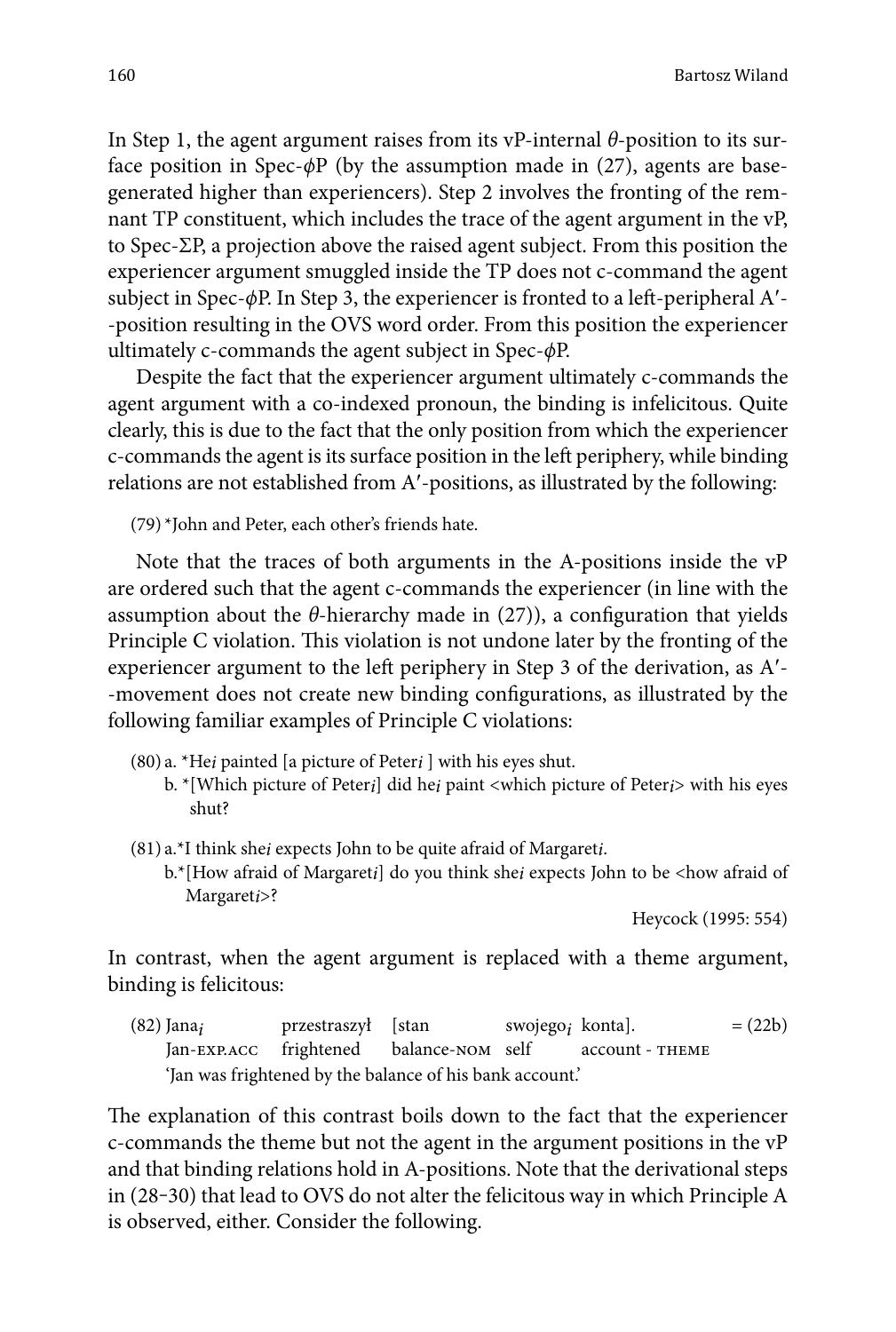(83) Step 1: 
$$
\left[\int_{\phi P} \mathbf{T} \mathbf{H}_{i}[\mathbf{I}_{TP} \dots [[_{FP} < \mathbf{H}_{i} >] \mathbf{I}_{vP} \text{ verb } [\text{EXP}_{i} < [\mathbf{I}_{FP} \text{TH}_{i}] >]]]\right]
$$
  
\nStep 2:  $\left[\int_{\Sigma P} \left[\mathbf{I}_{TP} \dots [\mathbf{I}_{FP} < \mathbf{H}_{i} >] \mathbf{I}_{vP} \text{ verb } [\text{EXP}_{i} < [\mathbf{I}_{FP} \text{TH}_{i}] >]]]\right] \right] \left[\int_{\phi P} \mathbf{T} \mathbf{H}_{i} < \mathbf{T} \mathbf{P} >]\right]$   
\nStep 3:  $\left[\text{EXP}_{i} \left[\mathbf{I}_{\Sigma P} [\mathbf{I}_{TP} \dots [\mathbf{I}_{FP} \text{TH}_{i} >] [\text{verb } [\text{EXP}_{i} >]]]\right] \right] \left[\mathbf{I}_{\phi P} \mathbf{T} \mathbf{H}_{i} < \mathbf{T} \mathbf{P} >]\right]$ 

In Step 1, the theme argument raises to the subject position in *ϕ*P and surfaces in nominative. However, since it is c-commanded by an experiencer in the vP, a direct raising across the experiencer is blocked for the reasons of locality. What the recent work on smuggling (Collins 2005a, b) has advanced is that intervention is circumvented if there exists a trigger which attracts a constituent containing a non-local NP to a position above the local NP. This smuggling movement is indicated in Step 1 above with a dashed line. While it remains a separate issue what exactly the label of the subconstituent (labeled simply as FP above) with a smuggled theme is and what exact position above the vP it targets, it is essentially the mechanism which must take place for the theme argument to be raised to the subject position and surface in nominative in the presence of an experiencer object (for Belletti and Rizzi (2012), the subconstituent with a smuggled theme which is fronted above the experiencer in Italian is simply a lexical VP).<sup>19</sup> Steps 2 and 3 proceed in by now a familiar way: the remnant TP is fronted to  $\Sigma$ P and the experiencer argument is fronted to a Focus or Topic position in the left periphery.

Note that the subject raising in Step 1 results in the theme argument c-commanding the experiencer from Spec-*ϕ*P, which does not result in the violation of Principle C. This seems to be due to the fact that the possessive anaphor is embedded inside the theme argument *stan swojego konta* lit. 'balance (of) self account' and does not c-command the experiencer. This is supported by the fact that when, in the same context, the anaphor is not embedded, Principle C becomes violated, as in:

<sup>&</sup>lt;sup>19</sup> There exist attempts in the literature to account for intervention obviation in A-context based on Chomsky's (1995) idea of equidistance between two arguments of the same type (i.e. two NPs in this case). A common problem for equidistance-based accounts is optionality. Namely, while it is possible to construe a definition of a domain in which vP-internal arguments do not intervene, it remains unexplained why it is one of them that gets attracted in a given derivation and not the other. That is, even if the theme and the experiencer are postulated to be equidistant from the subject position in *ϕ*P in the vP, it remains puzzling why the theme but not the experiencer should move to this position. A smuggling derivation avoids this problem in a straightforward way.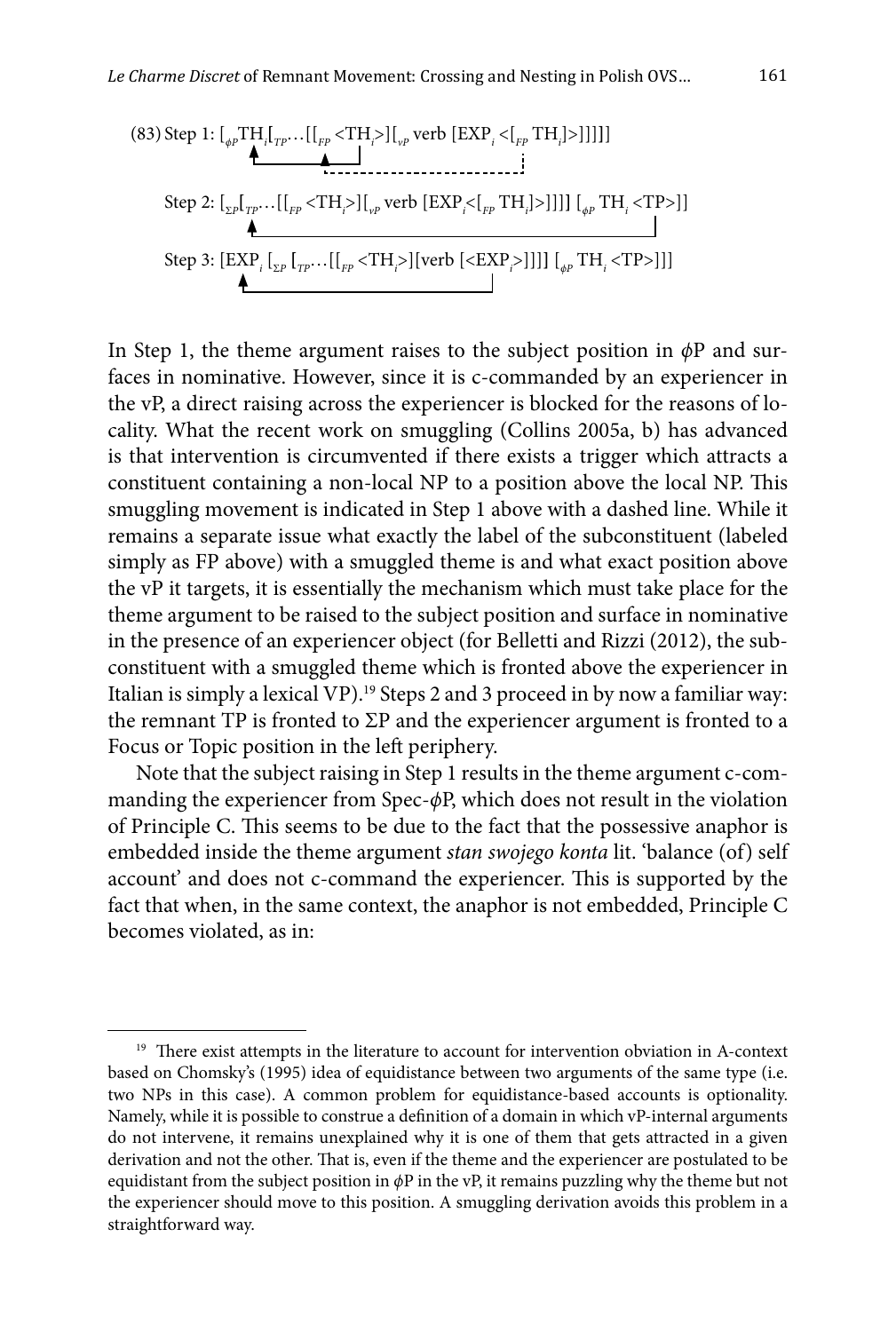| (84) a. *Jana <i>i</i> | przestraszyło [swoje <i>i</i>            | konto]                                                      |
|------------------------|------------------------------------------|-------------------------------------------------------------|
|                        |                                          | Jan-ACC.EXP frightened [self-NOM.SG account-NOM.SG] - THEME |
|                        | 'Jan was frightened by the his account.' |                                                             |
| b. *Mariei             | przestraszyły [swoje <i>i</i>            | koty].                                                      |
|                        |                                          | Maria-ACC.EXP frightened [self-NOM.PL cats-NOM.PL] - THEME  |
|                        | 'Mary was frightened by her cats.'       |                                                             |

Given the fact that A'-movement of the experiencer to its surface position in Step 3 does not alter the binding configuration, Principle C violation in  $(84)$ must result from the nominative anaphoric theme c-commanding the co-referential experiencer from the subject position derived in Step 1.

## 7. Conclusion

Cross-over effects and binding principles violations arise when co-reference fails in a structural context. Their account should, thus, be ideally based on the dependency relations resulting from constituency formation in the derivation. While remnant movement has been mostly advanced as a replacement for head movement (most notably, verb movement as a disguised remnant VP movement), the existence of remnant movement of an entire chunk of a clause which can include traces of arguments has been rarely explored. I have argued that the remnant movement of the entire subclause, of approximately TP size, which includes the trace of an extracted argument, derives a constituency from which the contrasts in WCO and binding follow under common assumptions about scope the application of the binding principles in syntax. The result is that the contrasts between canonical SVO and a marked OVS word orders as well as contrasts in behavior between different types of arguments in these word orders can receive a fairly straightforward account based on constituency.

## References

- Abels Klaus (2008). Towards a restrictive theory of (remnant) movement. *Linguistic Variation Yearbook* 7, 53–120.
- Aboh Enoch O. (2009). Clause structure and verb series. *Linguistic Inquiry* 40(1),  $1 - 33.$
- Bailyn John (2003). Does Russian scrambling exist? In *Word Order and Scrambling*, Simin KARIMI (ed.), 156-176. Amsterdam: John Benjamins.
- BAILYN John (2004). Generalized inversion. *Natural Language and Linguistic Theory* 22(1), 1–49.
- BELLETTI Adriana, RIZZI Luigi (1988). Psych-verbs and theta-theory. *Natural Language and Linguistic Th eory* 6(3), 291–352.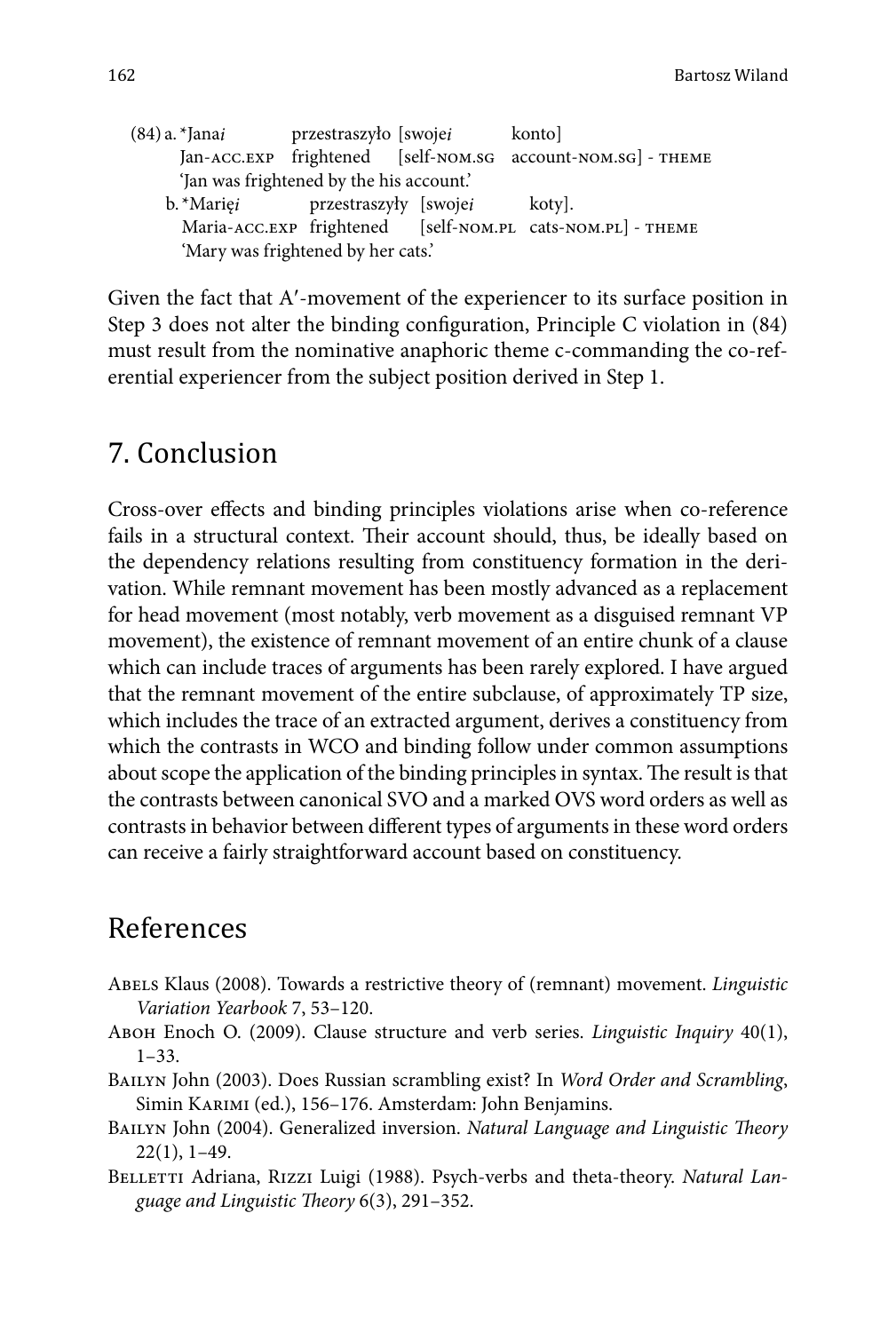- BELLETTI Adriana, RIZZI Luigi (2012). Moving verbal chunks in the low functional field. In *Functional Heads*: *The Cartography of Syntactic Structures Vol. 7*, Laura BRUGÉ, Anna CARDINALETTI, Giuliana GIUSTI, Nicola MUNARO, Cecilia POLETTO (eds.), 129–137. Oxford: Oxford University Press.
- Blake Barry (1994). *Case*. Cambridge, UK: Cambridge University Press.
- Bošković Željko (2016). The ban on movement out of moved elements in the phasal/labeling system. University of Connecticut. Ms. [URL: ling.auf.net/lingbuzz/002851, accessed June 20, 2016].
- Büring Daniel (1999). Topic. In *Focus Linguistic*, *Cognitive*, and *Computational Per*spectives, Peter BOSCH, Rob van DER SANDT (eds.), 142-165. Cambridge, UK: Cambridge University Press.
- Büring Daniel (2003). On D-trees, beans, and B-accents. *Linguistics and Philosophy* 26(5), 511–545.
- САНА Pavel (2009). The nanosyntax of case. Tromsø: CASTL, University of Tromsø. PhD dissertation.
- CHOMSKY Noam (1995). *The Minimalist Program*. Cambridge, MA: MIT Press.
- Cinque Guglielmo (1999). *Adverbs and Functional Heads: A Cross-Linguistic Perspective.* New York: Oxford University Press.
- CINQUE Guglielmo, RIZZI Luigi (2008). The cartography of syntactic structures. *CISCL Working Papers, Studies in Linguistics* Vol. 2, 42–58.
- Collins Chris (2005a). A smuggling approach to passive in English. *Syntax* 8(2), 81–120.
- Collins Chris (2005b). A smuggling approach to raising in English. *Linguistic Inquiry* 36(2), 289–298.
- Czaykowska-Higgins Ewa (1988). Investigations into Polish morphology and phonology. Cambridge, MA: MIT. PhD dissertation.
- Despić Miloje (2013). Binding and the structure of NP in Serbo-Croatian. *Linguistic Inquiry* 44(2), 239–270.
- Drubig Bernhard H. (2003). Toward a typology of focus and focus constructions. *Linguistics* 41(1), 1–50.
- Grimshaw Jane (1990). *Argument Structure*. Cambridge, MA: MIT Press.
- Gussmann Edmund (1980). *Studies in Abstract Phonology.* Cambridge, MA: MIT Press.
- Heycock Caroline (1995). Asymmetries in reconstruction. *Linguistic Inquiry* 26(4), 547–570.
- HINTERHÖLZL Roland (1999). Restructuring infinitives and the theory of complementation. Los Angeles, CA: University of Southern California. PhD dissertation.
- Hoof Hanneke van (2003). The rise in the rise-fall contour: does it evoke a contrastive topic or a contrastive focus? *Linguistics* 41(3), 515–563.
- Jabłońska Patrycja (2008). Silverstein's Hierarchy and Polish argument structure. In *Scales*, Marc Richards, Andrej Malchukov (eds.), *Linguistische Arbeits Berichte* 86, 221–245.
- Jackendoff Ray (1990). *Semantic Structures.* Cambridge, MA: MIT Press.
- Kayne Richard (1998). Overt vs. covert movement. *Syntax* 1(2), 128–191.
- Kiss Katalin É. (1998). Identificational focus versus information focus. *Language* 74(2), 245–273.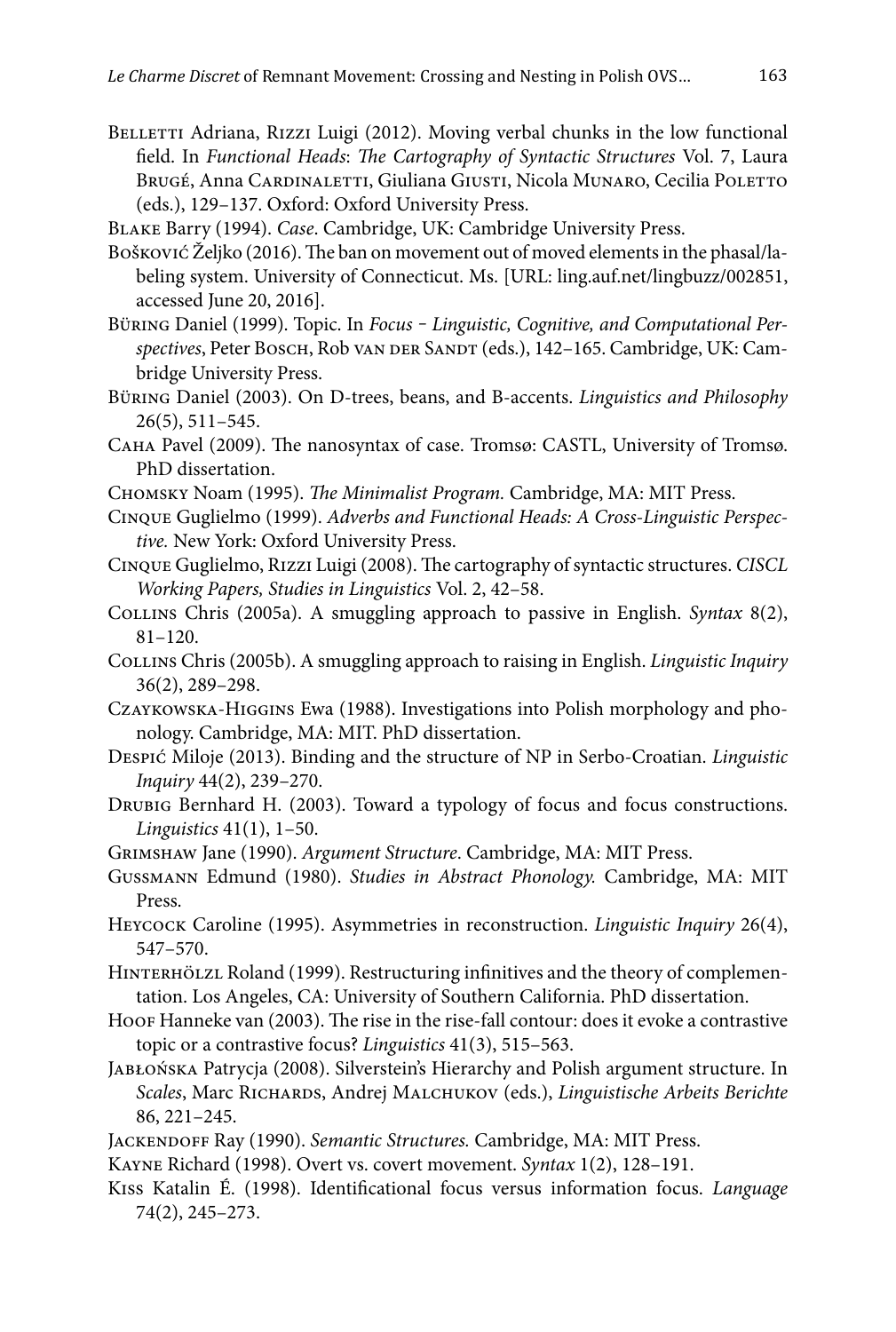- KUCEROVA Ivona (2007). The syntax of givenness. Cambridge, MA: MIT. PhD dissertation.
- Lambrecht Knud (1994). *Information Structure and Sentence Form*. Oxford: Oxford University Press.
- Larson Richard (2014). *On Shell Structure.* London: Routledge.
- MIGDALSKI Krzysztof (2006). The syntax of compound tenses in Slavic. Tilburg: Tilburg University. PhD dissertation.
- Müller Gereon (1998). *Incomplete Category Fronting: A Derivational Approach to Remnant Movement in German.* Dordrecht: Kluwer Academic Publishers.
- Müller Gereon (2002). Two types of remnant movement. In *Dimensions of Move*ment: From Features to Remnants, Artemis ALEXIADOU, Elena ANAGNOSTOPOUlou, Sjef Barbiers, Hans-Martin Gärtner (eds.), 209–241. Amsterdam/Philadelphia: John Benjamins.
- NEELEMAN Ad, VAN DE KOOT Hans (2008). Dutch scrambling and the nature of discourse templates. *Journal of Comparative Germanic Linguistics* 11(2), 137–189.
- Neeleman Ad, Titov Elena, van de Koot Hans, Vermeulen Reiko (2009). A syntactic typology of topic, focus and contrast. In *Alternatives to Cartography*, Jeroen van Craenenbroeck (ed.), 15–51. Berlin: Mouton de Gruyter.
- Nilsen Øystein (2003). Eliminating positions: Syntax and semantics of sentence modification. Utrecht: Utrecht University. PhD dissertation.
- PANTCHEVA Marina (2010). The syntactic structure of locations, goals, and sources. *Linguistics* 48(5), 1048–1081.
- Reinhart Tanya (2006). *Interface Strategies.* Cambridge, MA: MIT Press.
- RIZZI Luigi (1997). The fine structure of the left periphery. In *Elements of Grammar*: *A Handbook in Generative Syntax,* Liliane Haegeman (ed.), 271–337. Dordrecht: Kluwer.
- Slioussar Natalia (2006). Mysterious nature of the Russian EPP. In *UiL OTS Yearbook*, Cem Keskin (ed.), 113‒130. Utrecht: Utrecht University.
- Stjepanović Sandra (2003). A word order paradox resolved by copy deletion at PF. *Linguistic Variation Yearbook* 3, 139–177.
- Stoyanova Marina (2008). *Unique Focus: Languages without Multiple Wh-questions*. Amsterdam: John Benjamins.
- Svenonius Peter (2008). Projections of P. In *Syntax and Semantics of Spatial P*, Anna Asbury, Jakub Dotlacil, Berit Gehrke, Rick Nouwen (eds.), 63–84. Amsterdam: John Benjamins.
- Svenonius Peter (2010). Spatial P in English. In *Mapping Spatial PP: The Cartography of Syntactic Structures*, Vol. 6, Guglielmo Cinque and Luigi Rizzi (eds.), 127–160. Oxford: Oxford University Press.
- Tajsner Przemysław (2008). *Aspects of the Grammar of Focus: A Minimalist Perspective.* Frankfurt am Main: Peter Lang.
- Taraldsen Medová Lucie, Wiland Bartosz (in press). *Fseq* zones and Slavic L>T>N participles. In *Exploring Nanosyntax*, Lena Baunaz, Karen De Clercq, Liliane HAEGEMAN, Eric LANDER (eds.). Oxford: Oxford University Press.
- VALLDUVÍ Enric, VILKUNA Maria (1998). On rheme and contrast. In *The Limits of Syntax*, Peter Culicover, Louise McNally (eds.), 79–106. New York: Academic Press.